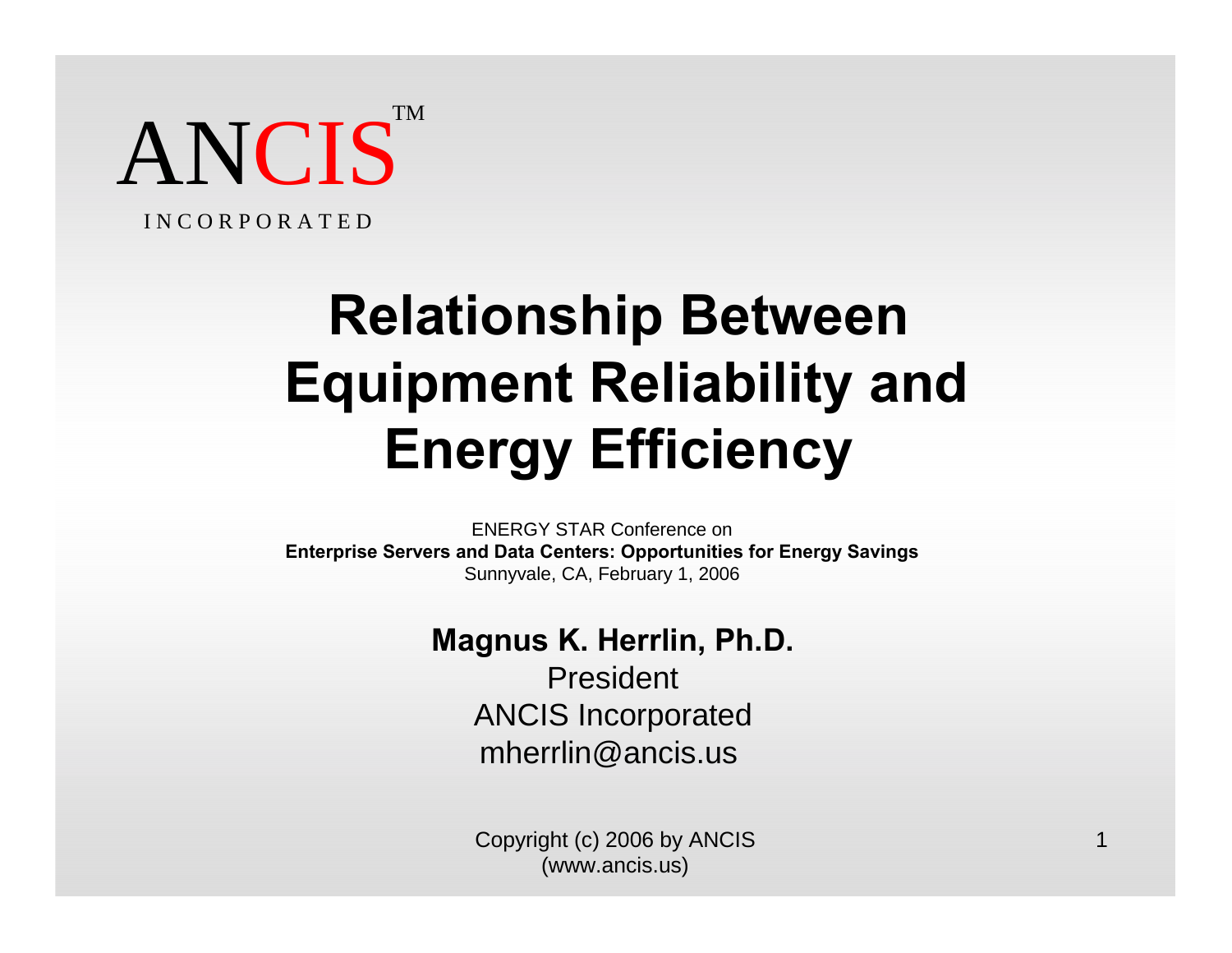### **Challenge**



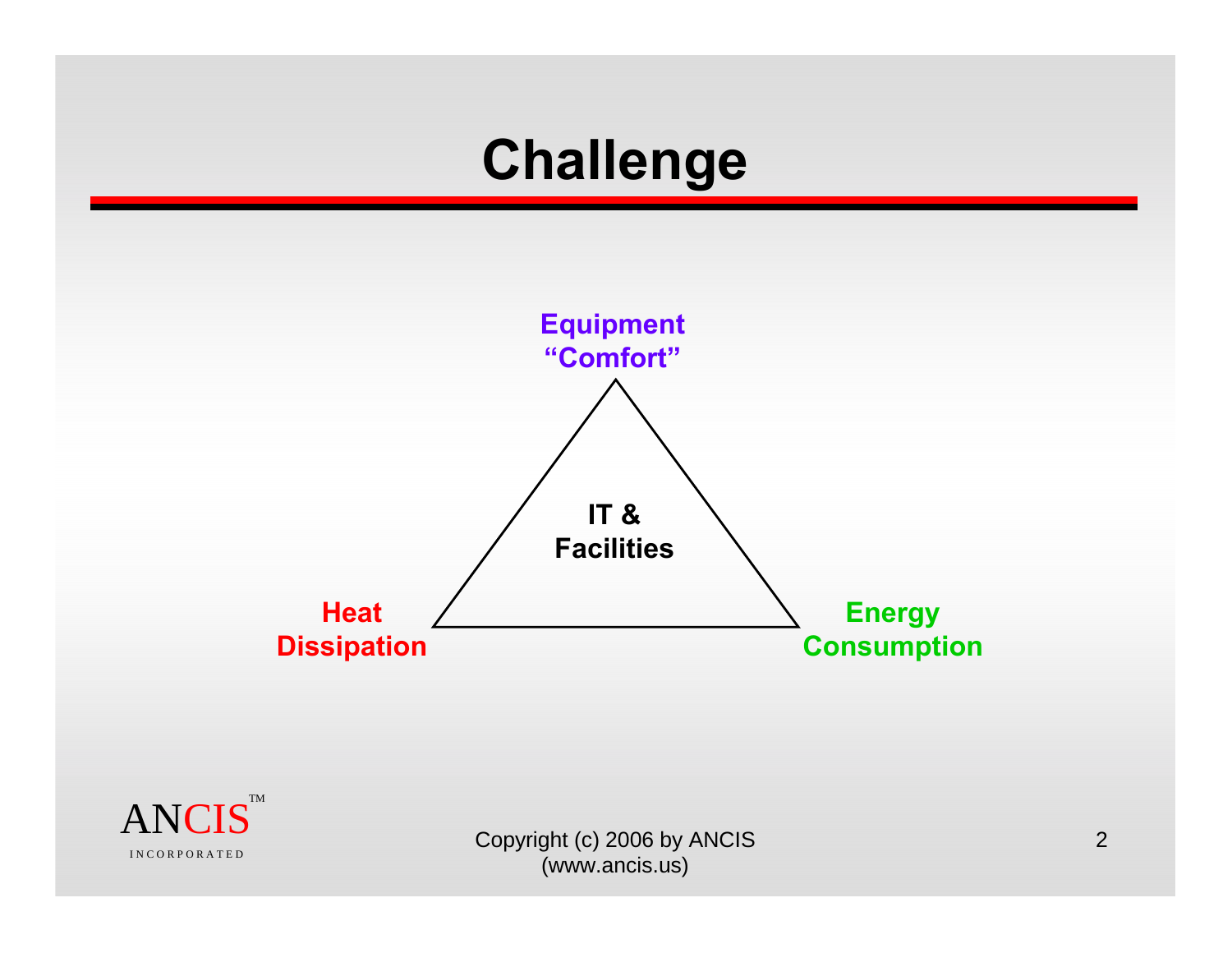# **Today's Presentation**

- Equipment Failure Modes
- Environmental Specifications
- Equipment "Comfort"—RCI
- Energy Efficient Servers
- Airflow Management
- Air-Side Economizers
- Liquid Cooling
- Maintainable Environments
- The Data Center of the Future

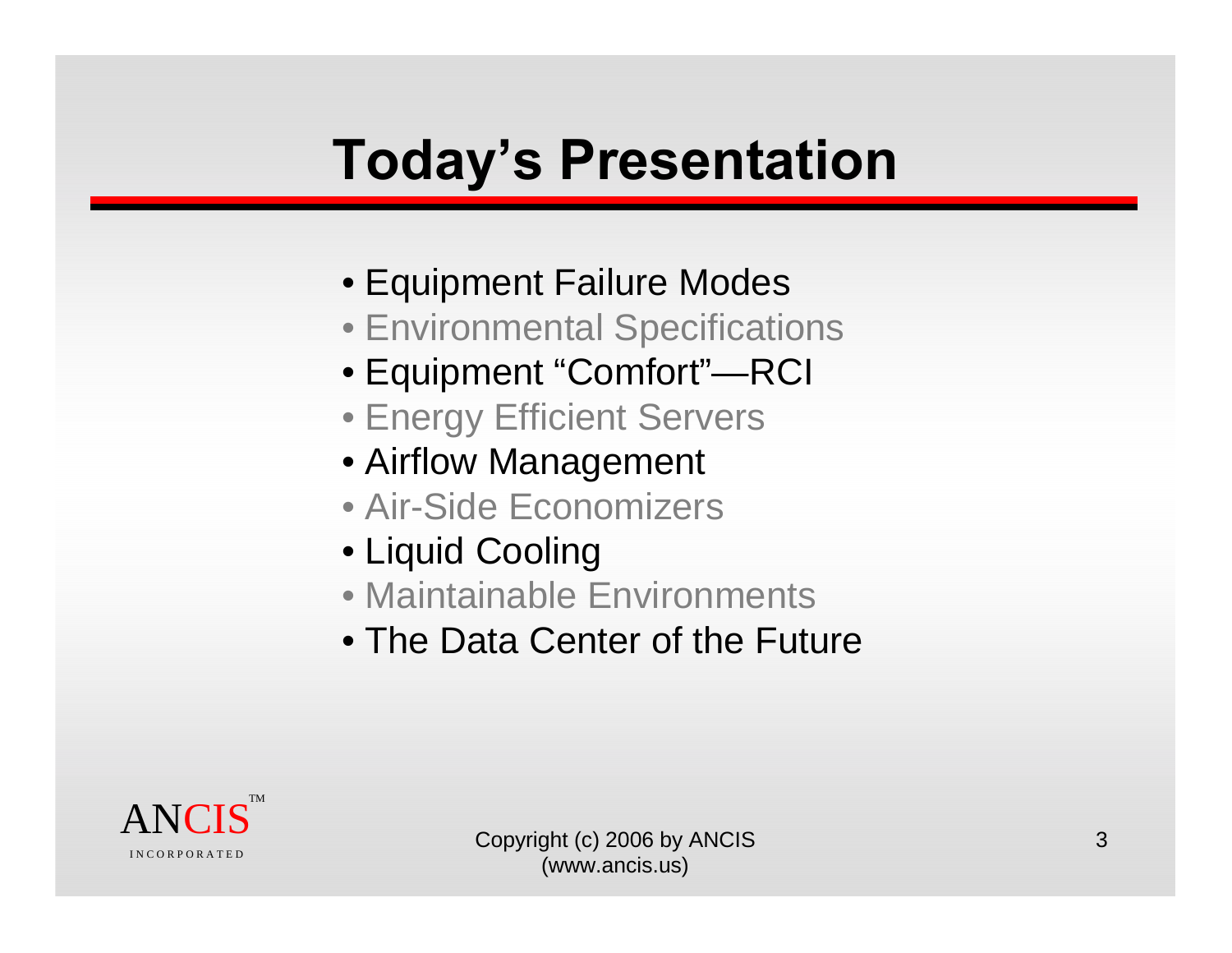# **Some Equipment Failure Modes**

- **Low RH**
	- Electrostatic Discharge
- **High RH**
	- Hygroscopic Dust Failures
	- Corrosion
- **Low Temperature**
	- Timing
	- Hygroscopic Dust Failures
- **High Temperature**
	- Diffusion
	- Corrosion
- **Temperature Cycling**
	- Thermo-Mechanical Fatigue
- **Temperature Shock**
	- Multiple
- **Airborne Particles**
	- Hygroscopic Dust Failures
	- Corrosion

- **Volatile Organic Compounds**
	- Contact Erosion

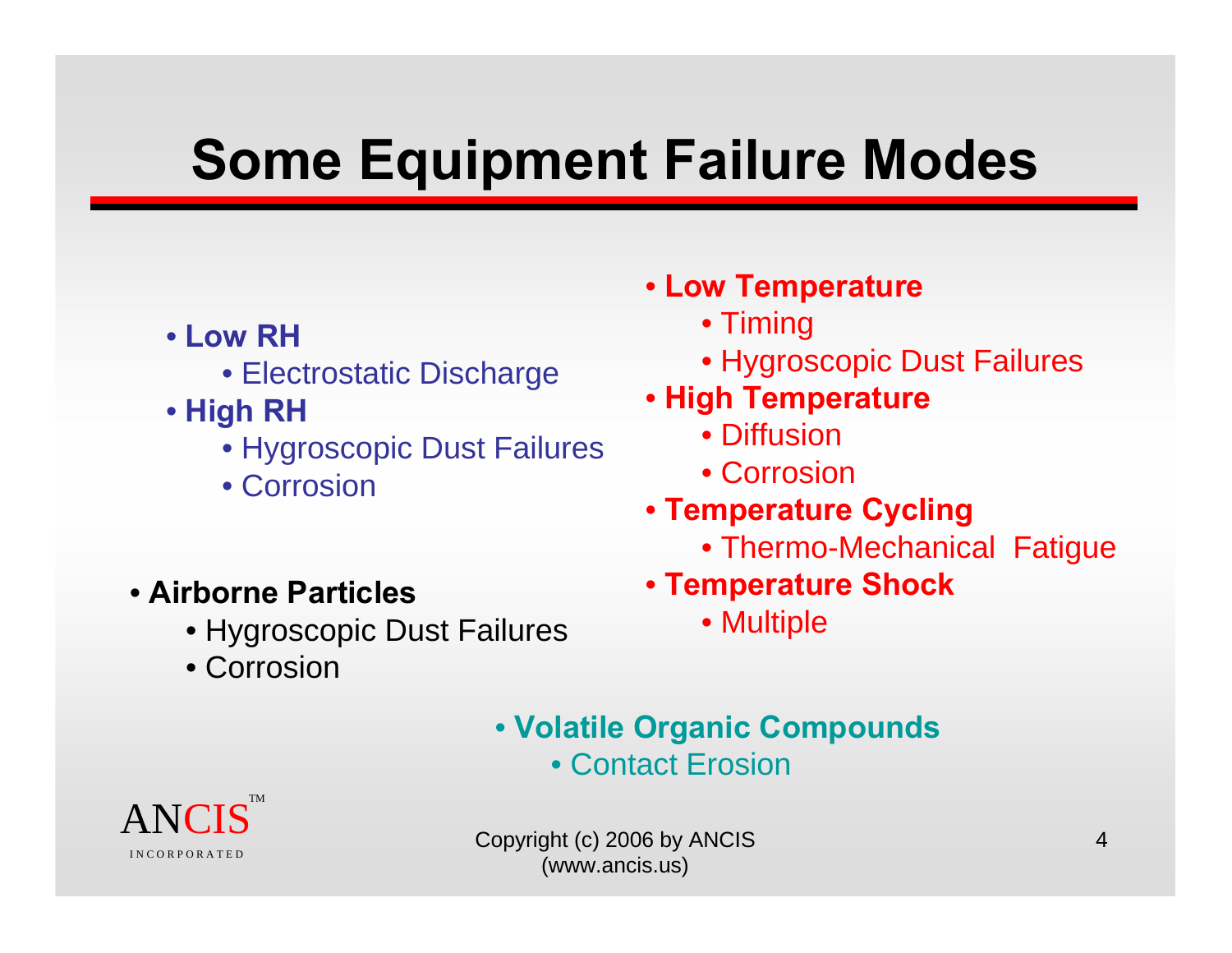# **Equipment Costs**

**"People are really scared that they are going to implement an efficiency measure that saves \$10,000 and cause an equipment failure that costs \$2 million"** 

Source: Building Operating Management (2005)

**A single fully loaded blade server rack can cost well above \$500,000… For example, to fill an industry standard rack with IBM BladeCenter HS20 Performance blades will cost \$530,000.**

Source: IBM BladeCenter (2006)



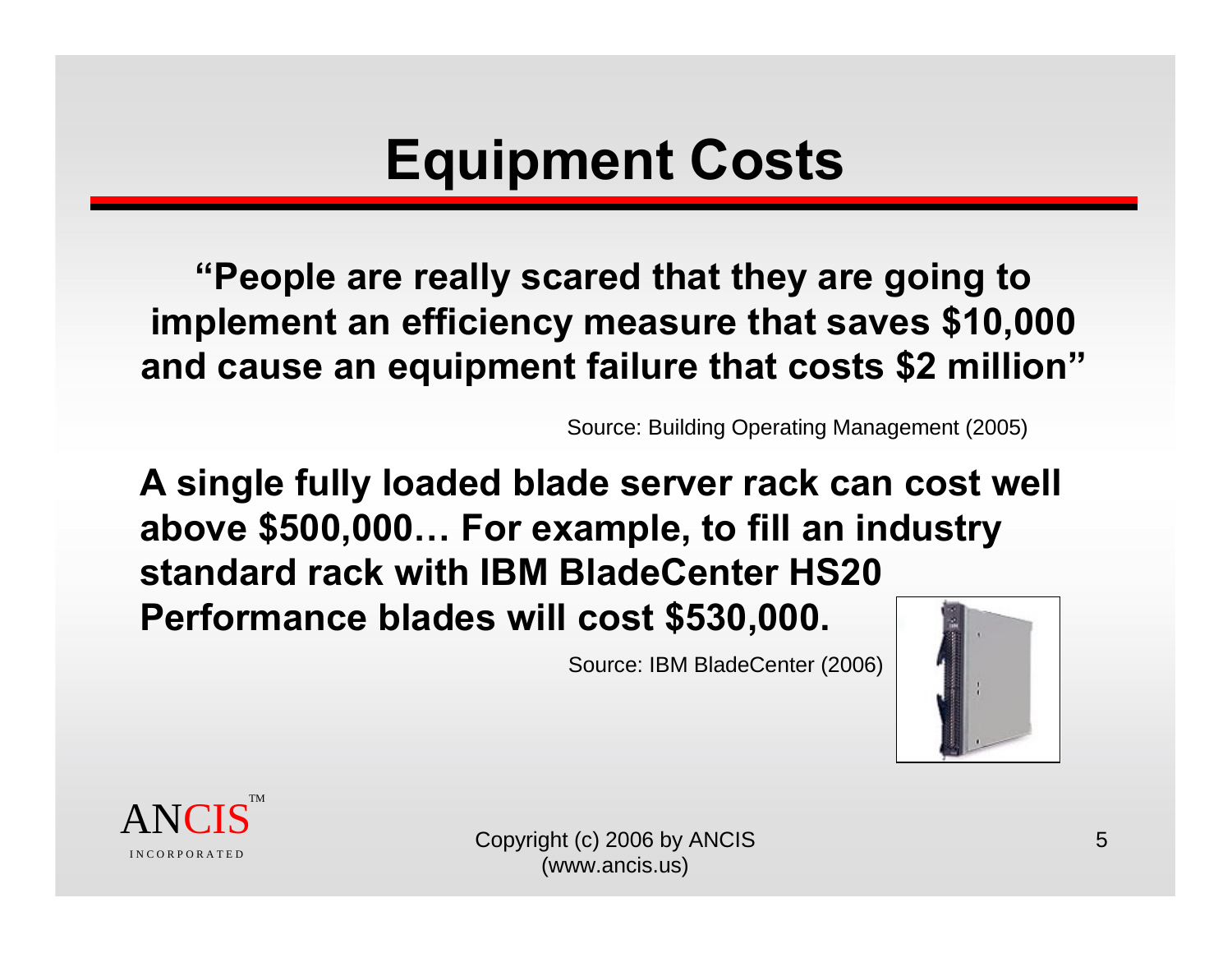#### **Temperature Shock**

**Compare** Liquid cooled cabinets with > 2000 W/ft2



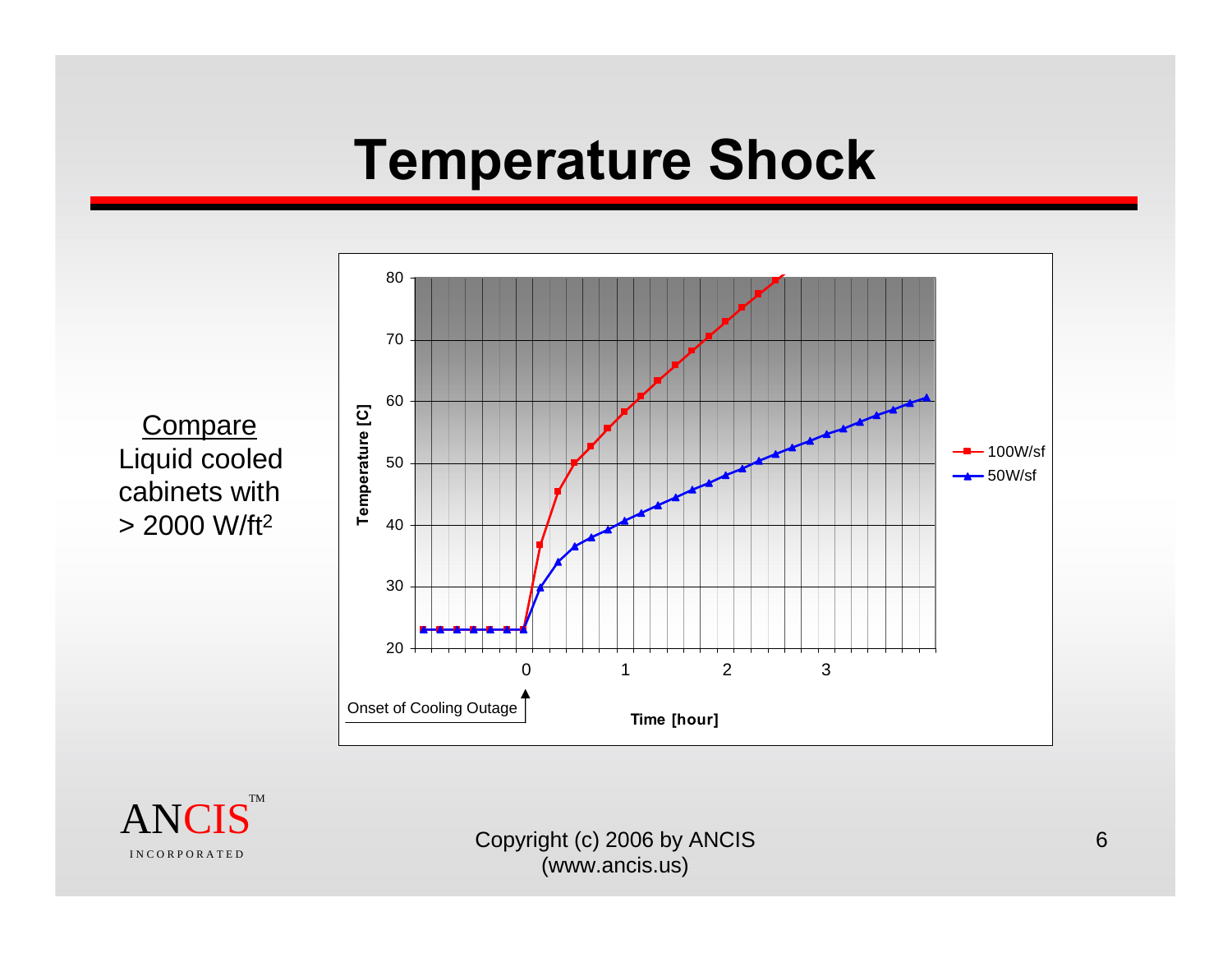# **Low/High Temperatures**



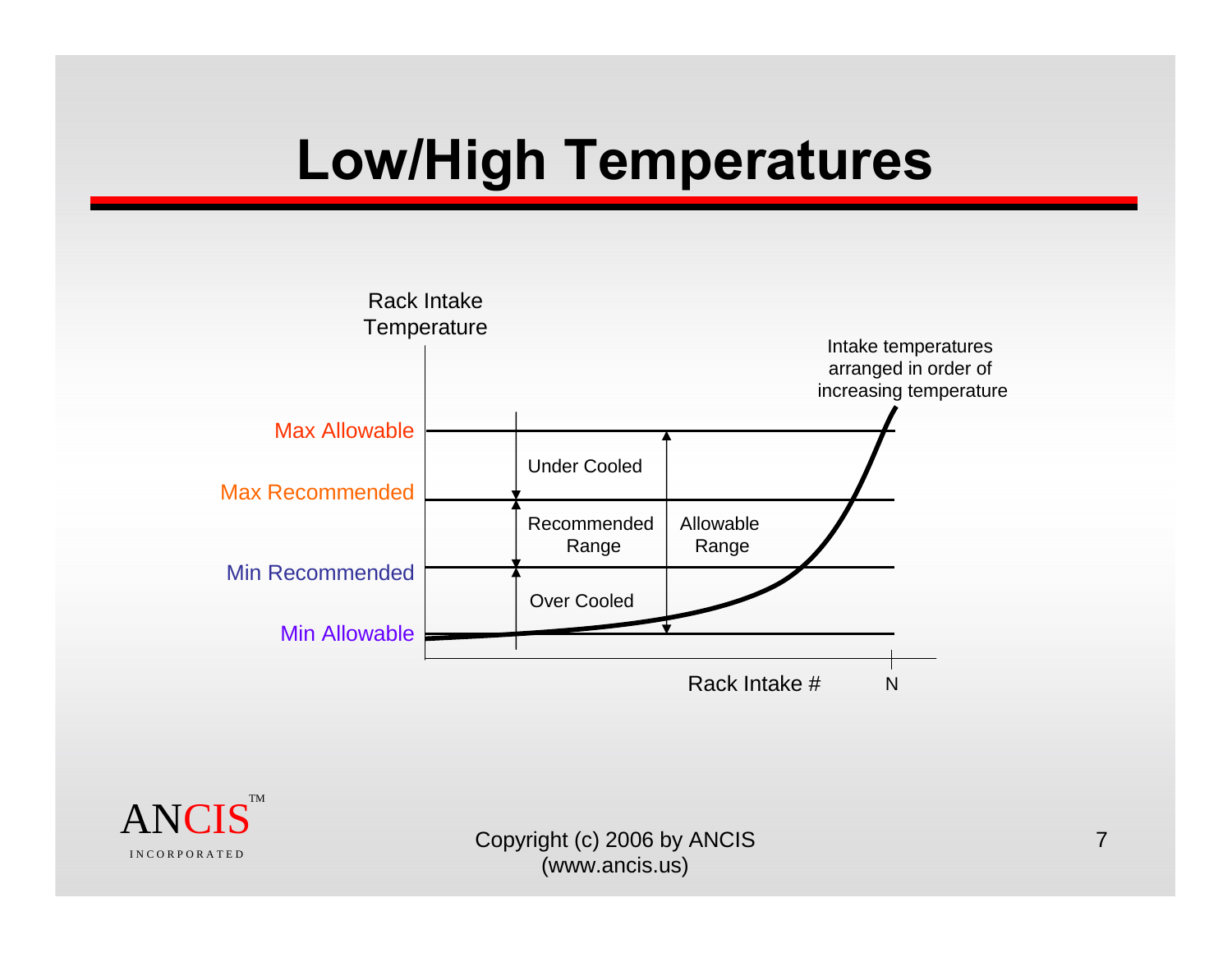# **Operating Protocols**

**You can relax the temperature and humidity ranges for Data Centers more than people have traditionally thought.** 

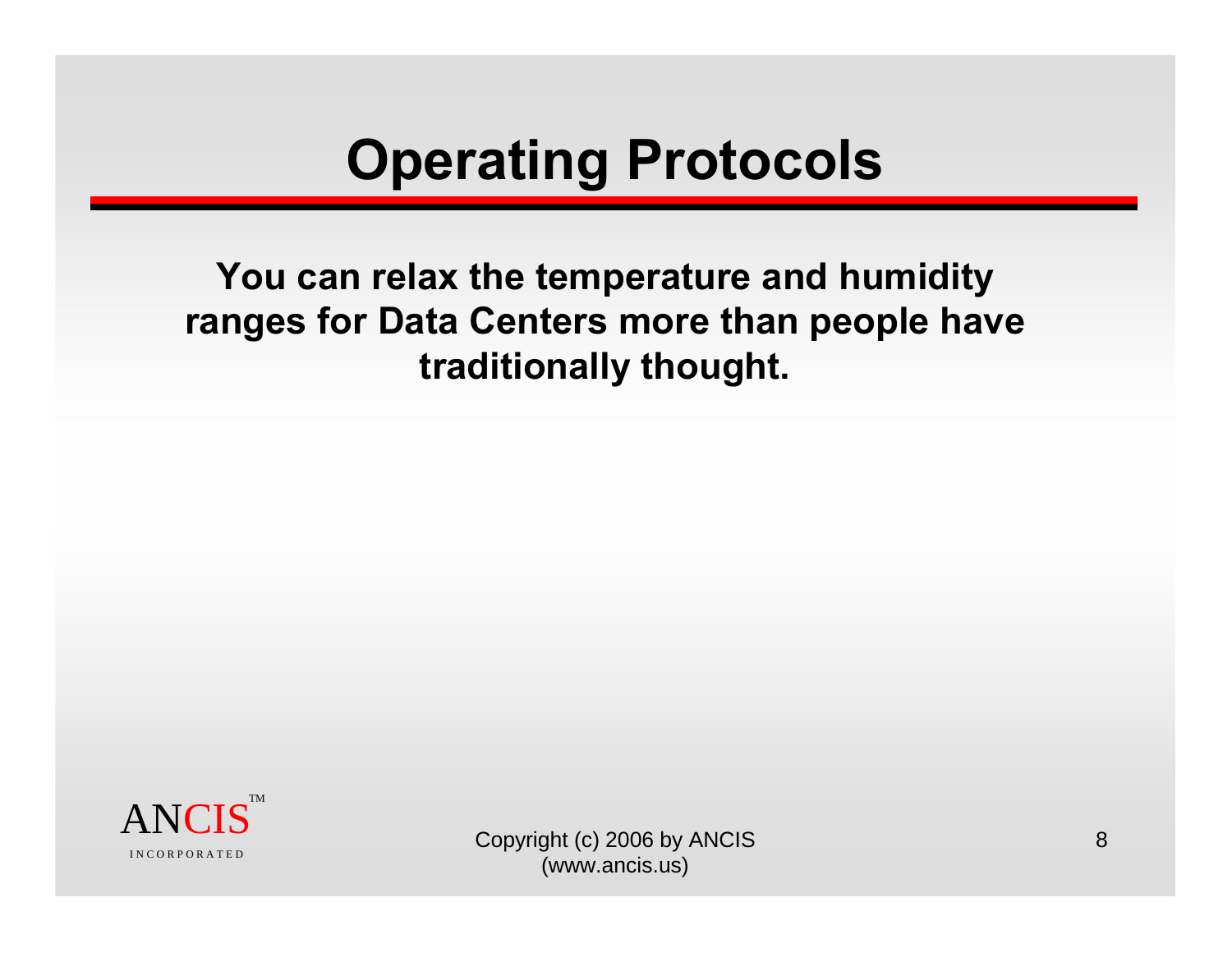### **Environmental Specifications**

| (@ Rack Air Intake) | Recommended<br>(Facility)      | Allowable<br>(Equipment) |
|---------------------|--------------------------------|--------------------------|
|                     |                                |                          |
| Temperature         |                                |                          |
| <b>Data Centers</b> | $20^\circ - 25^\circ \text{C}$ | $15^\circ - 32^\circ C$  |
| <b>Telecom NEBS</b> | $18^\circ - 27^\circ C$        | $5^\circ - 40^\circ C$   |
| Humidity (RH)       |                                |                          |
| <b>Data Centers</b> | $40 - 55\%$                    | $20 - 80\%$              |
| <b>Telecom NEBS</b> | Max 55%*                       | $5 - 85%$                |

\* Assumes Personal Grounding

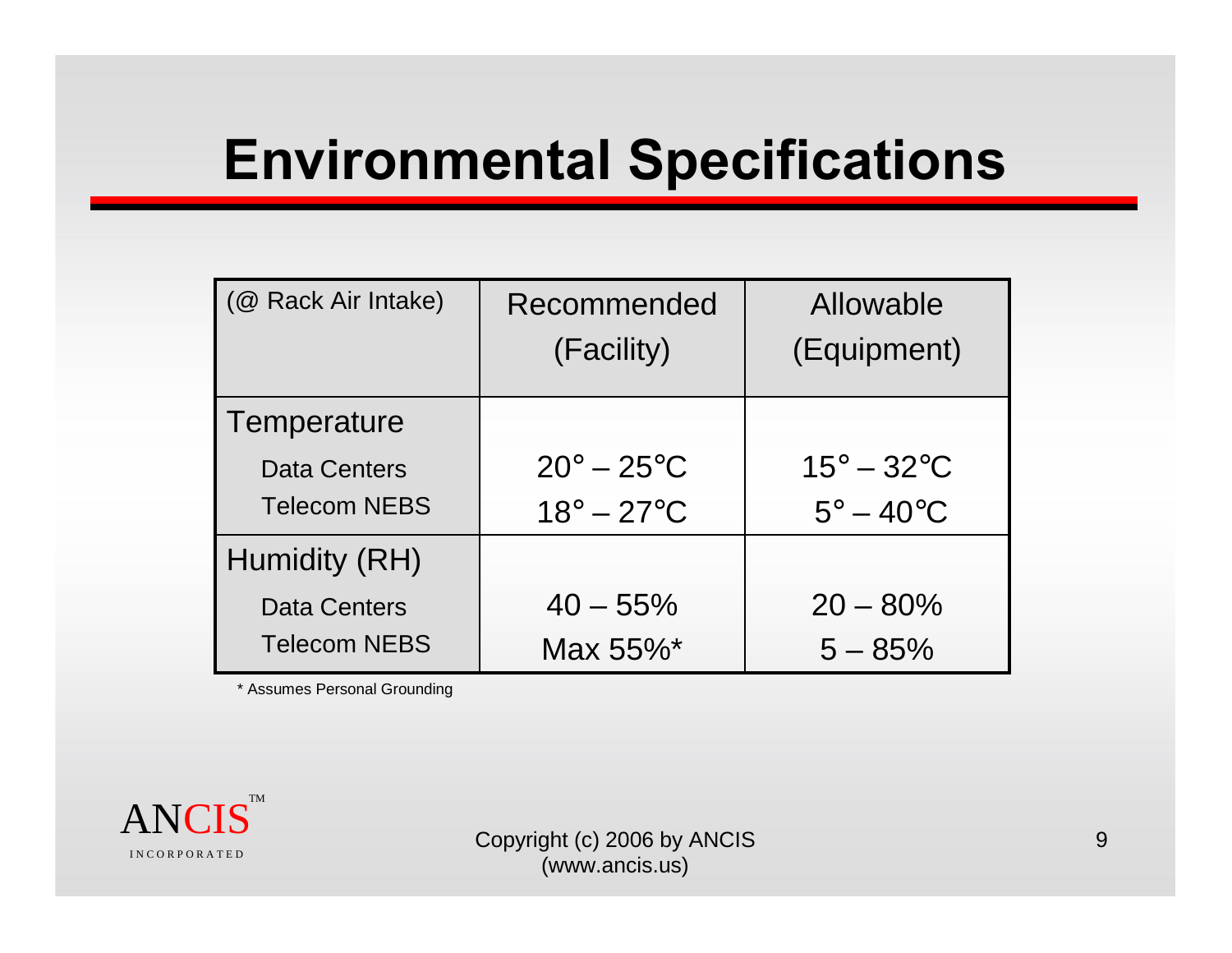# **Rack Cooling Index (RCI)**



- RCI is a measure of compliance with Temperature Specifications
- 100% mean ideal conditions; no over- or under-temperatures
- Free download of RCI paper at www.ancis.us

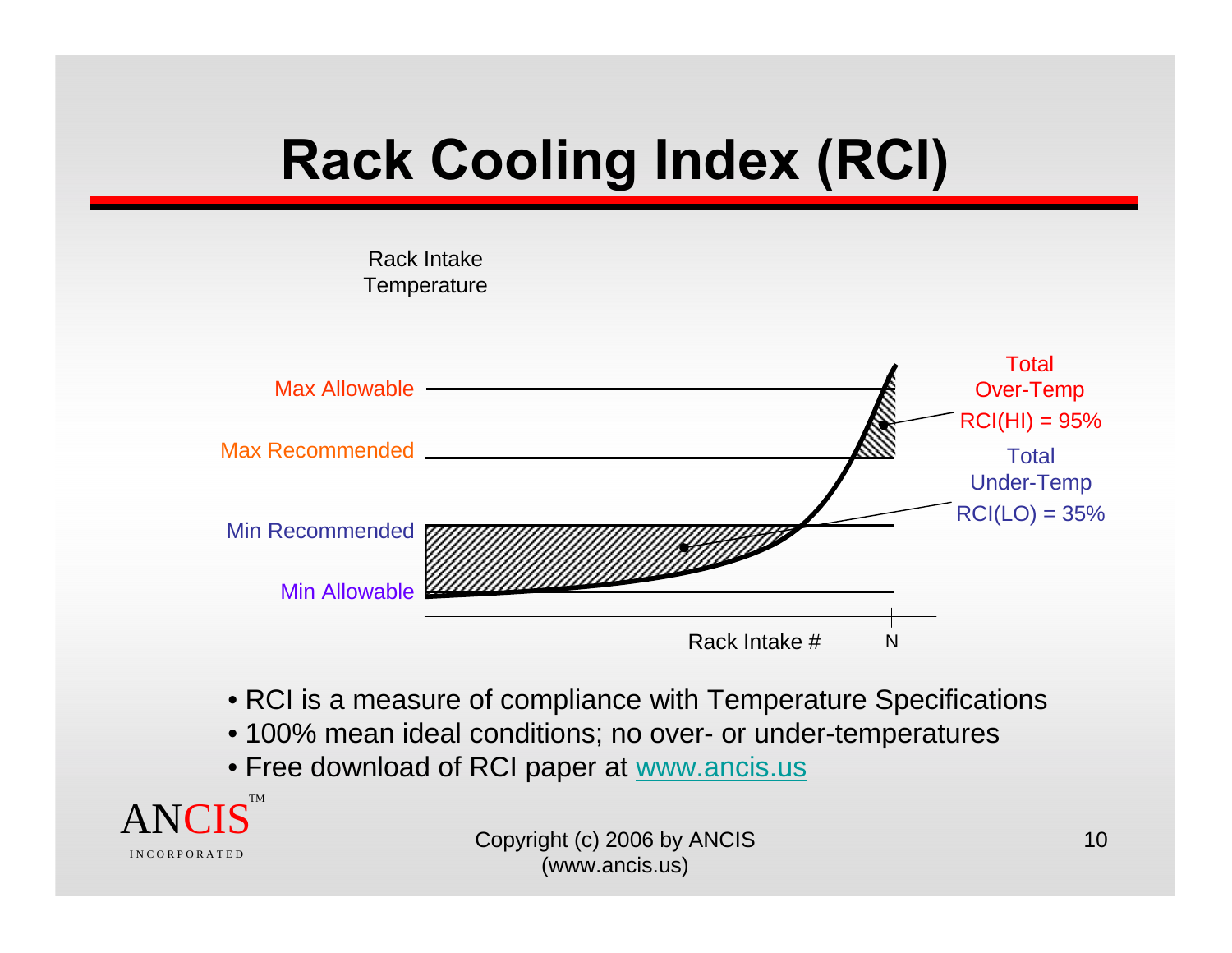# **Rack Cooling Index (RCI)**

Design Equipment Environments. CFD modeling combined with the RCI provides a standardized method for evaluating and reporting environmental and energy solutions.

**Provide Design Specifications. Clients now have the opportunity** to specify a certain level of thermal comfort in an objective and standardized way, e.g., RCI > 95%.

Monitor Equipment Environments. Real-time monitoring of the environment is feasible by installing temperature sensors that mimics the equipment intake conditions.

Help Product Development/Marketing: The RCI can effectively help demonstrate the benefit of a cooling solution. A product with an RCI at or near 100% should be marketed as such.

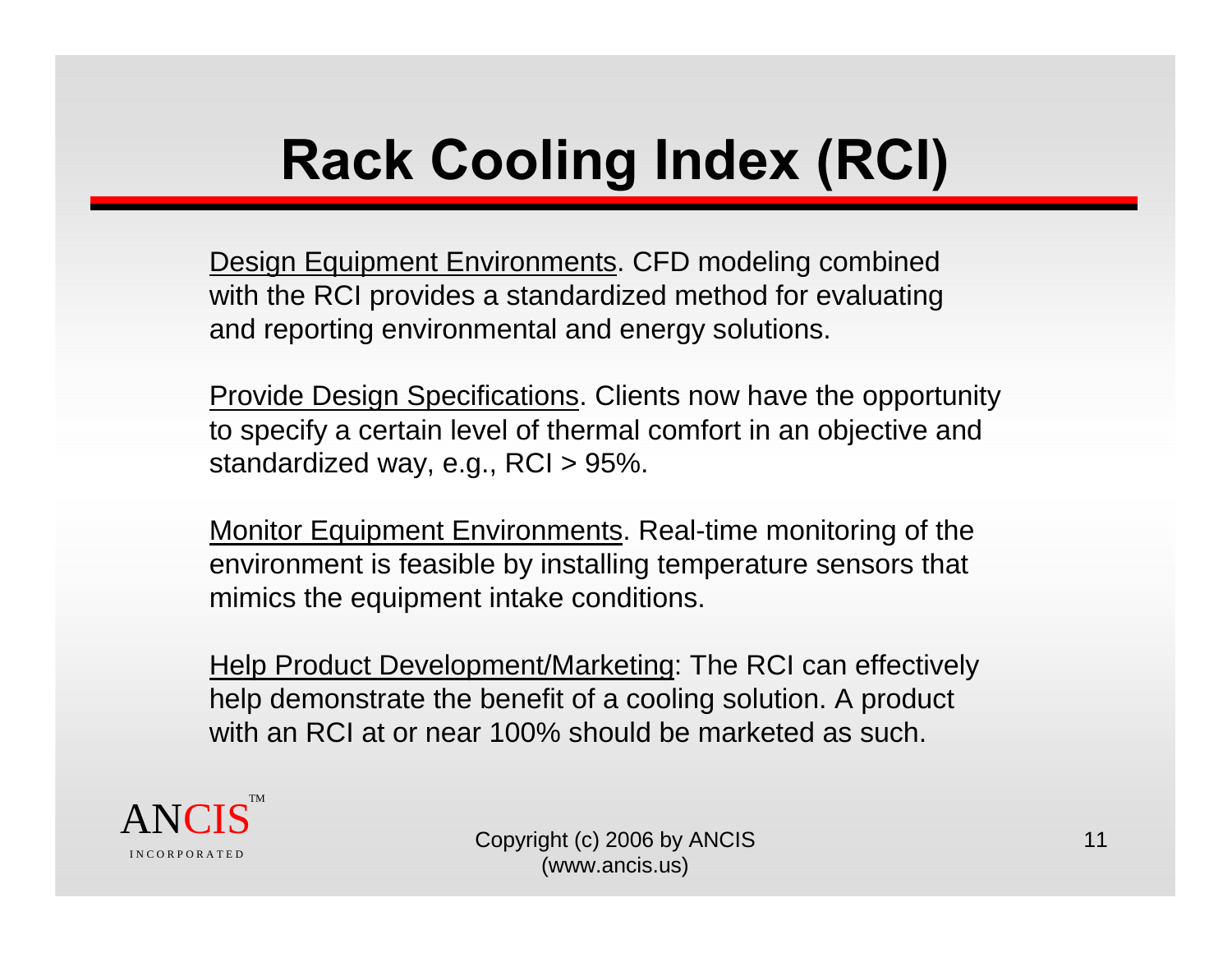### **Example: 80% Flow Rate, 55**°**F SAT**



Source: Kishor Khankari (Fluent) and ANCIS

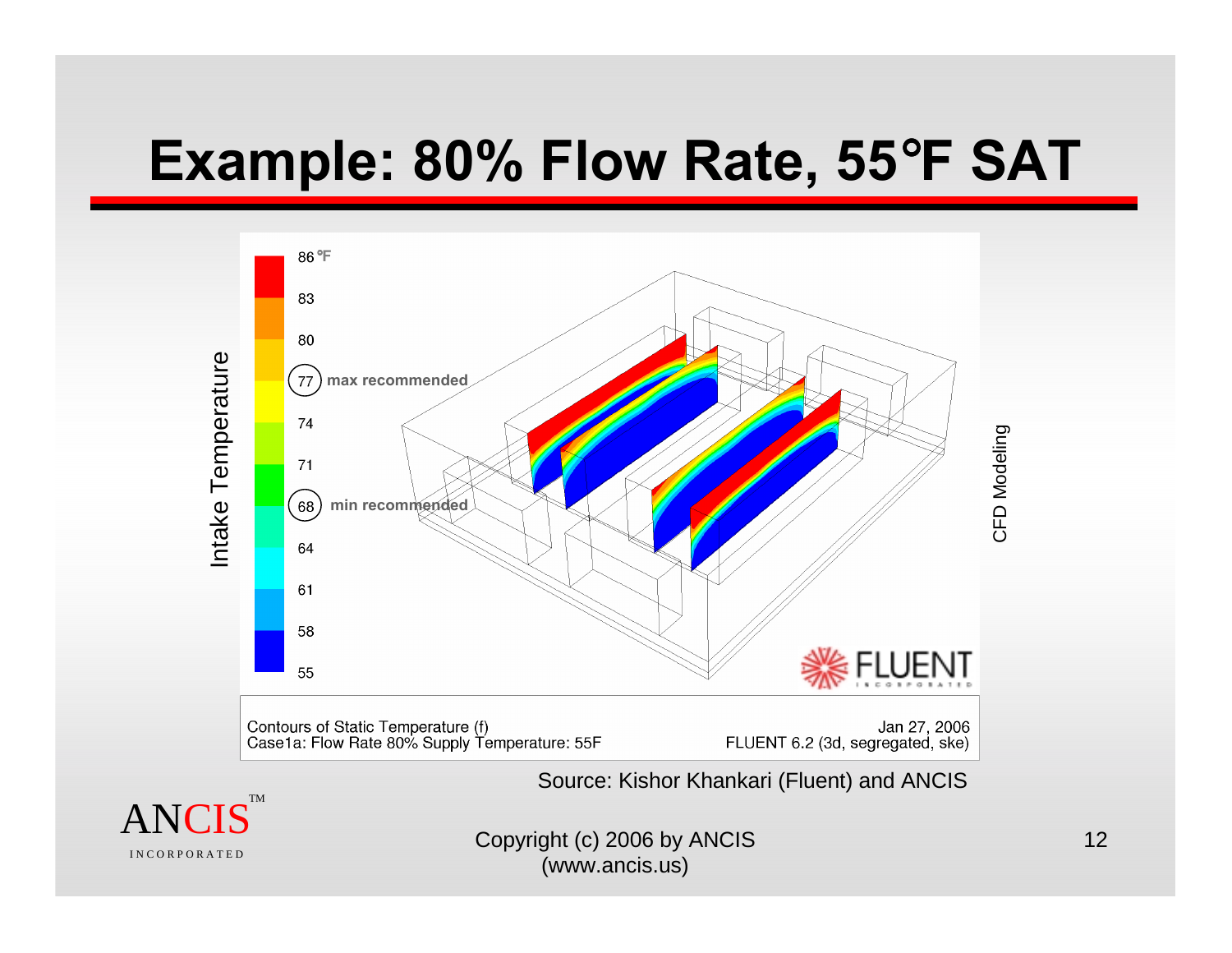# **RCI(HI) = 90%**



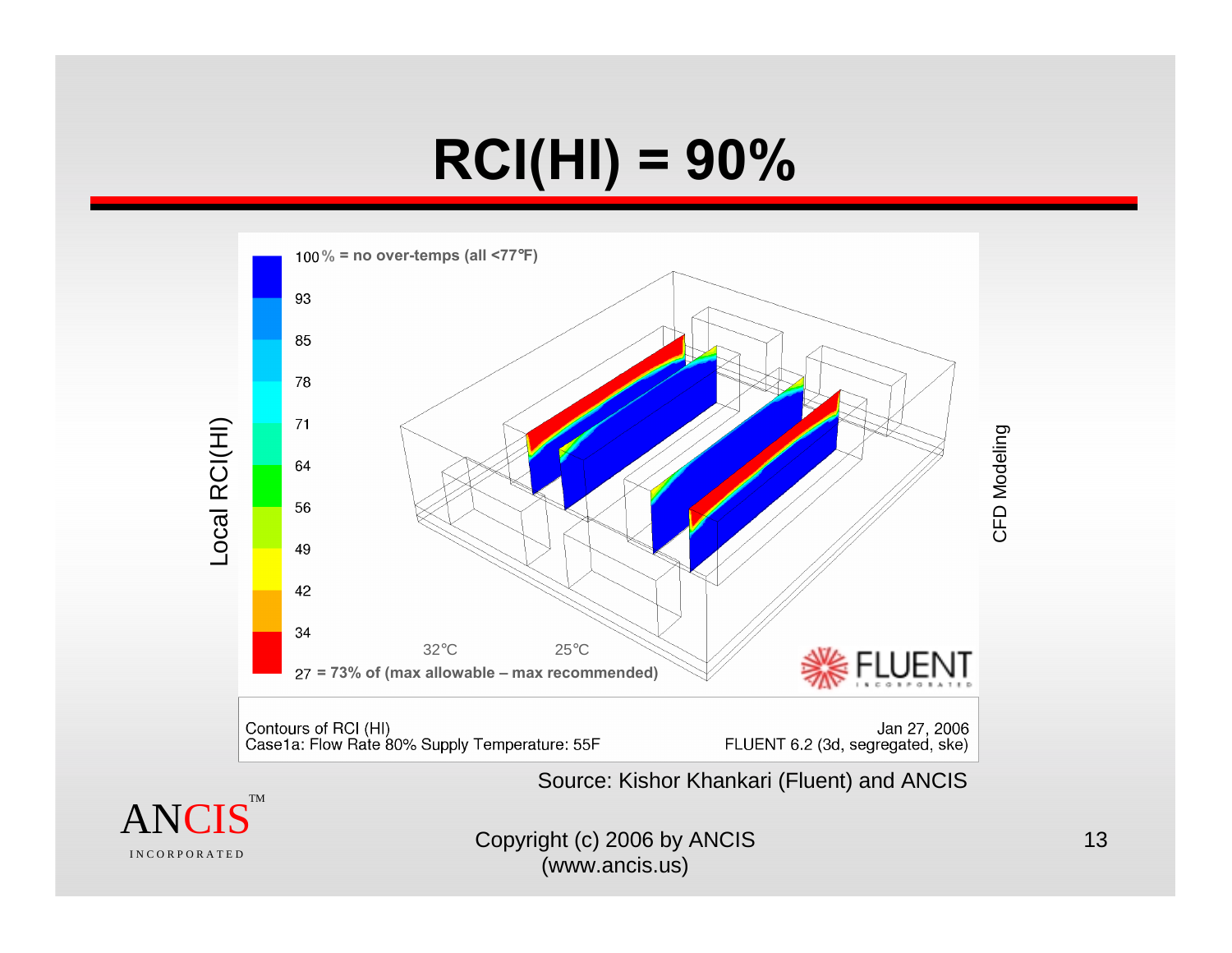# **RCI(LO) = 20%**



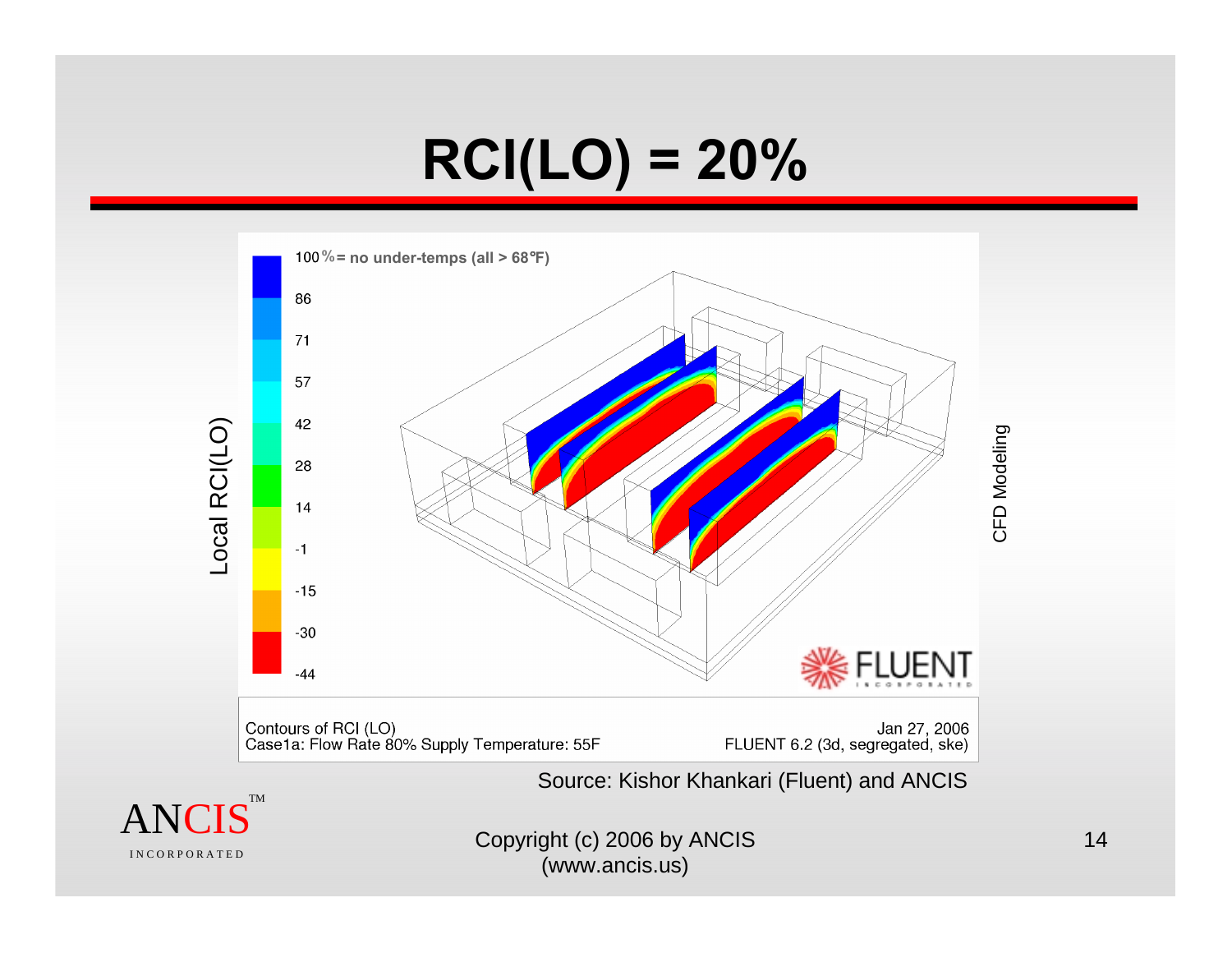#### **Top-Down vs. Bottom-Up**



Data: Magnus K. Herrlin (2005)

Data: Herbert Sorell (2005)

Remedy: Higher Supply Air Temperature and Supply Airflow Rate

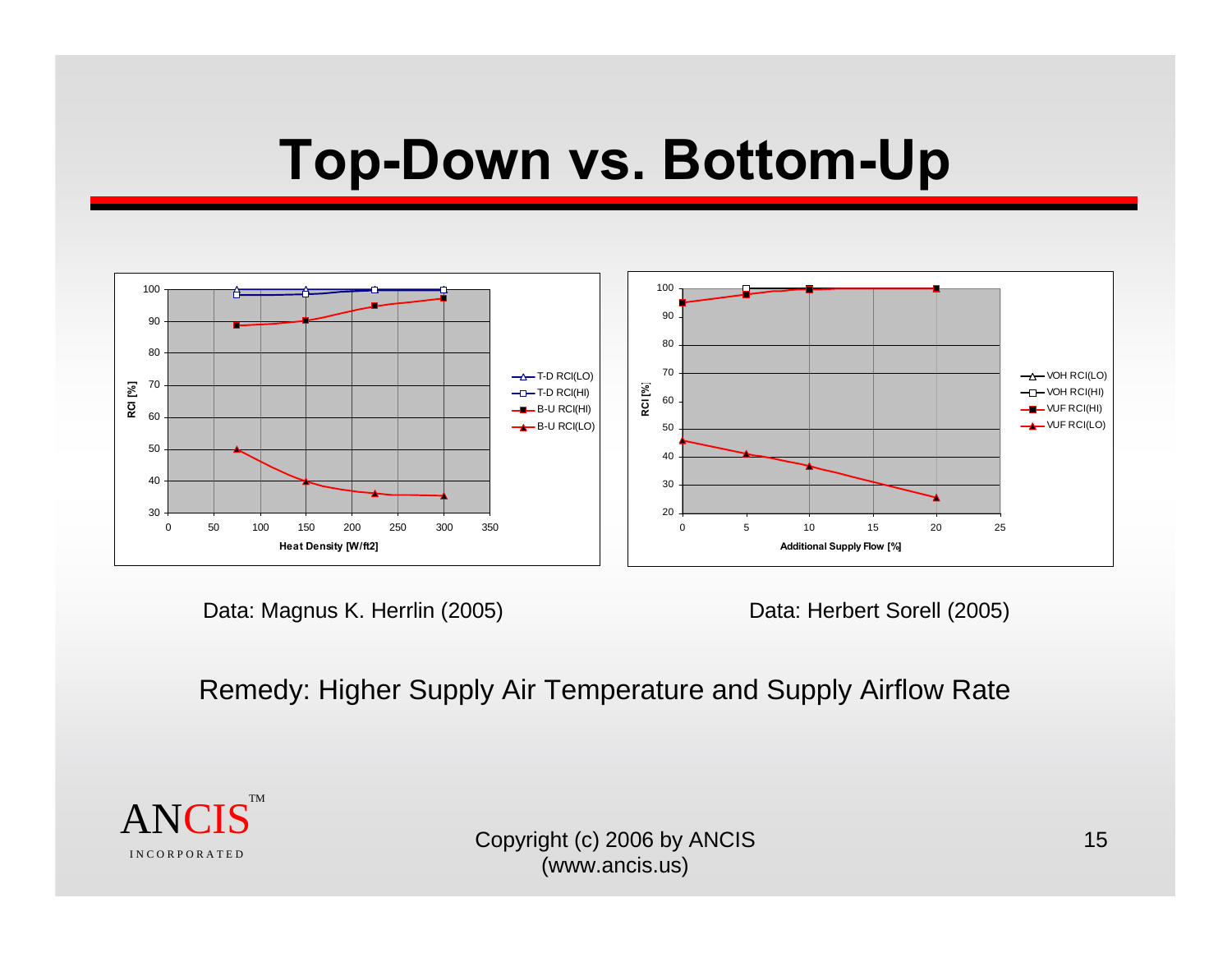# **Relative Humidity for Bottom-Up**



Source: Kishor Khankari (Fluent) and ANCIS

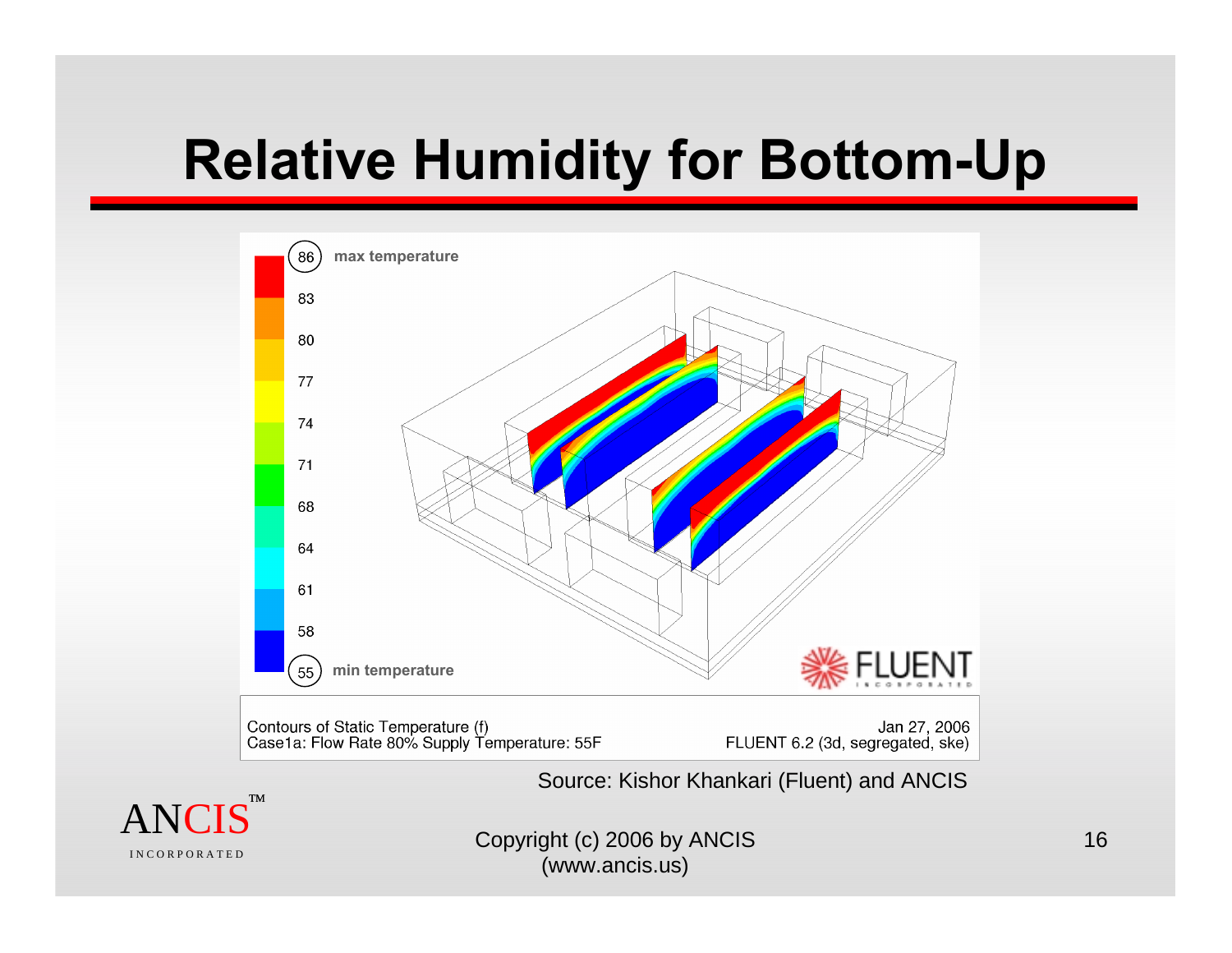# **Relative Humidity for Bottom-Up**





 $\operatorname{ANCIS}$   $\qquad \qquad \text{Copyright (c) 2006 by ANCIS}$   $\qquad \qquad \text{17}$ (www.ancis.us)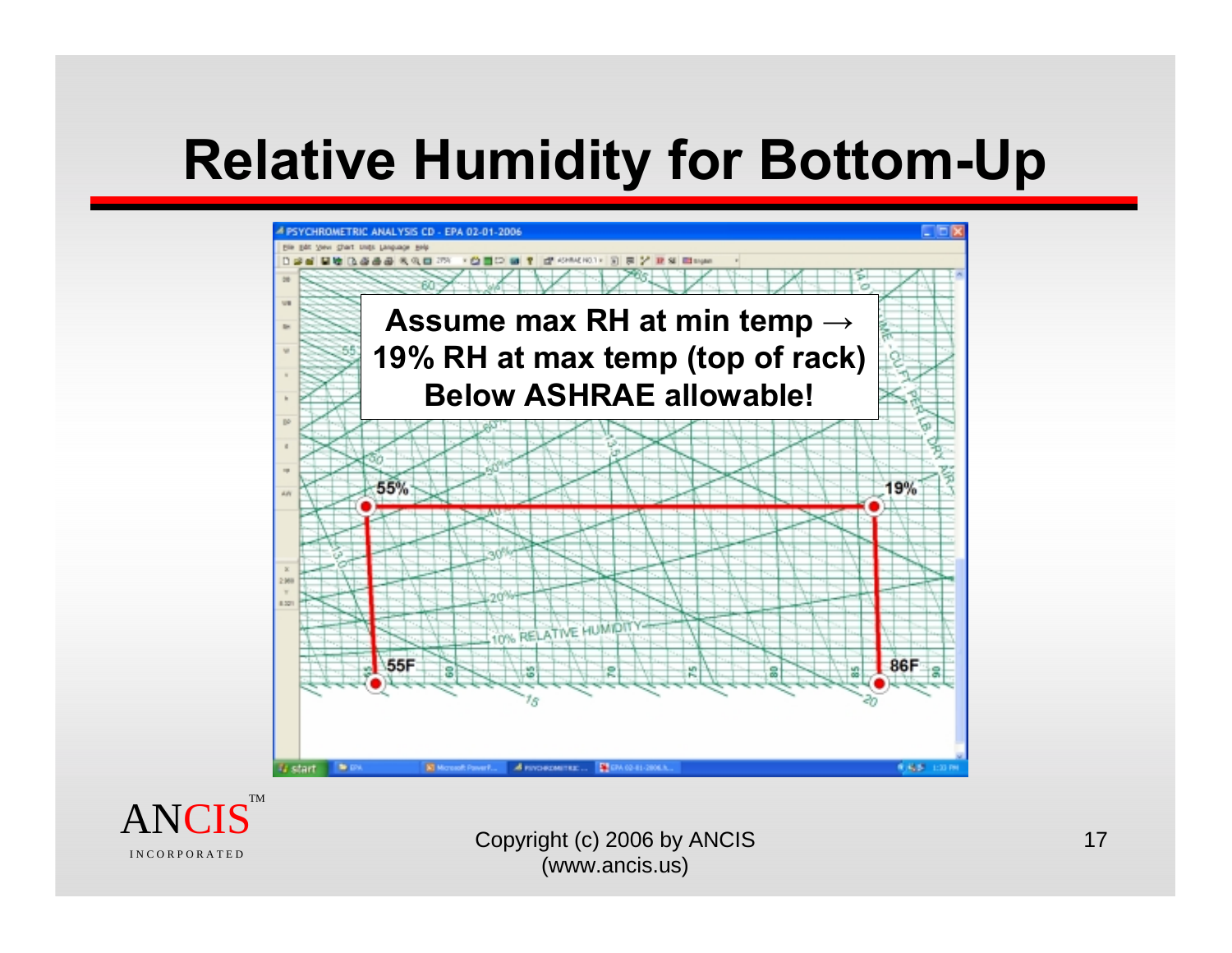# **The "Food" Chain**

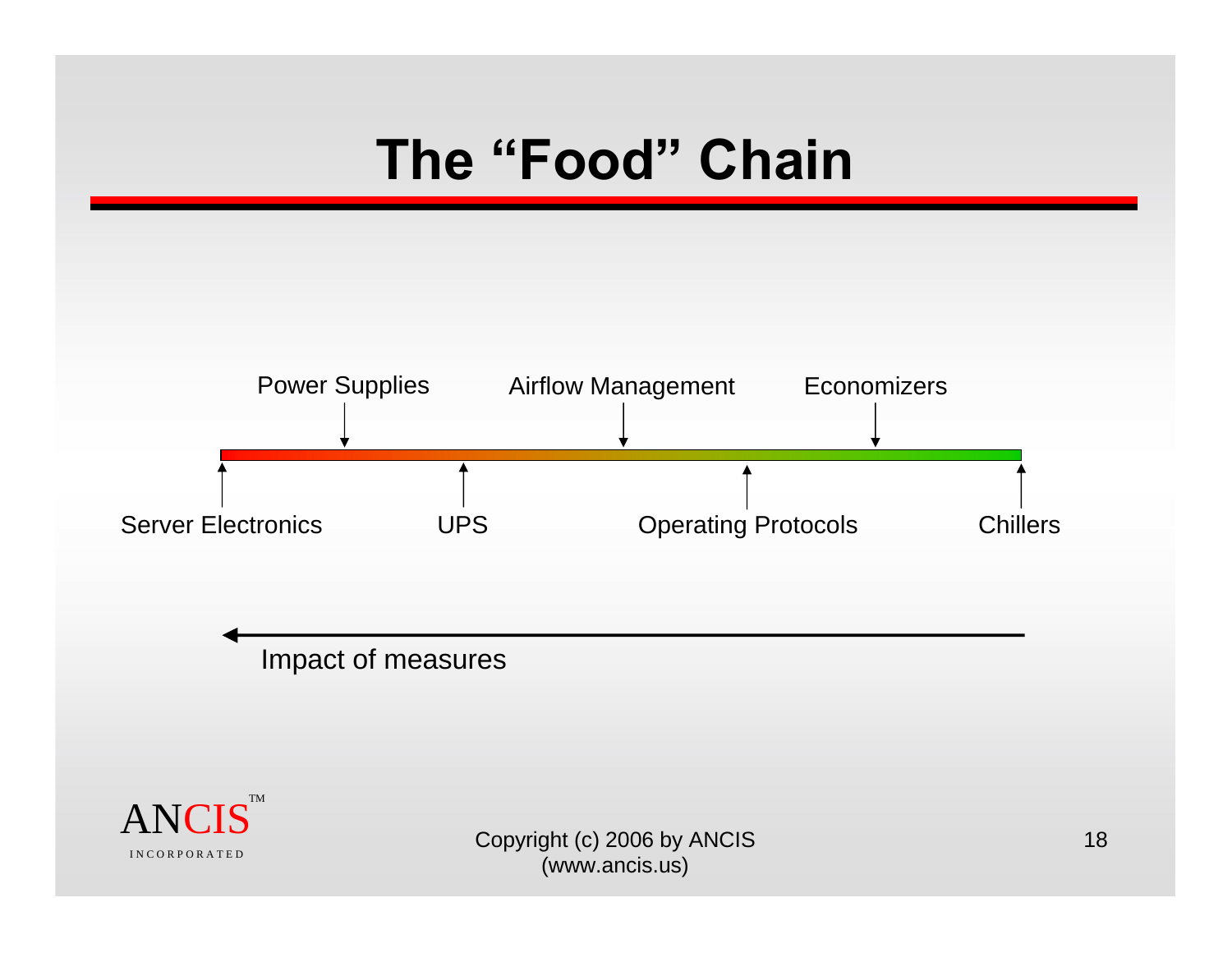# **Energy Efficient IT Equipment**

**"The introduction of efficient network equipment provides an unmatched cost-saving potential for telecom equipment operators."**

Source: Bell Communications Research (1996)

**"If performance per watt is to remain constant over the next few years, power costs could easily overtake hardware costs…"** 

Source: Luiz Andre Barroso, Google (2005)



(www.ancis.us)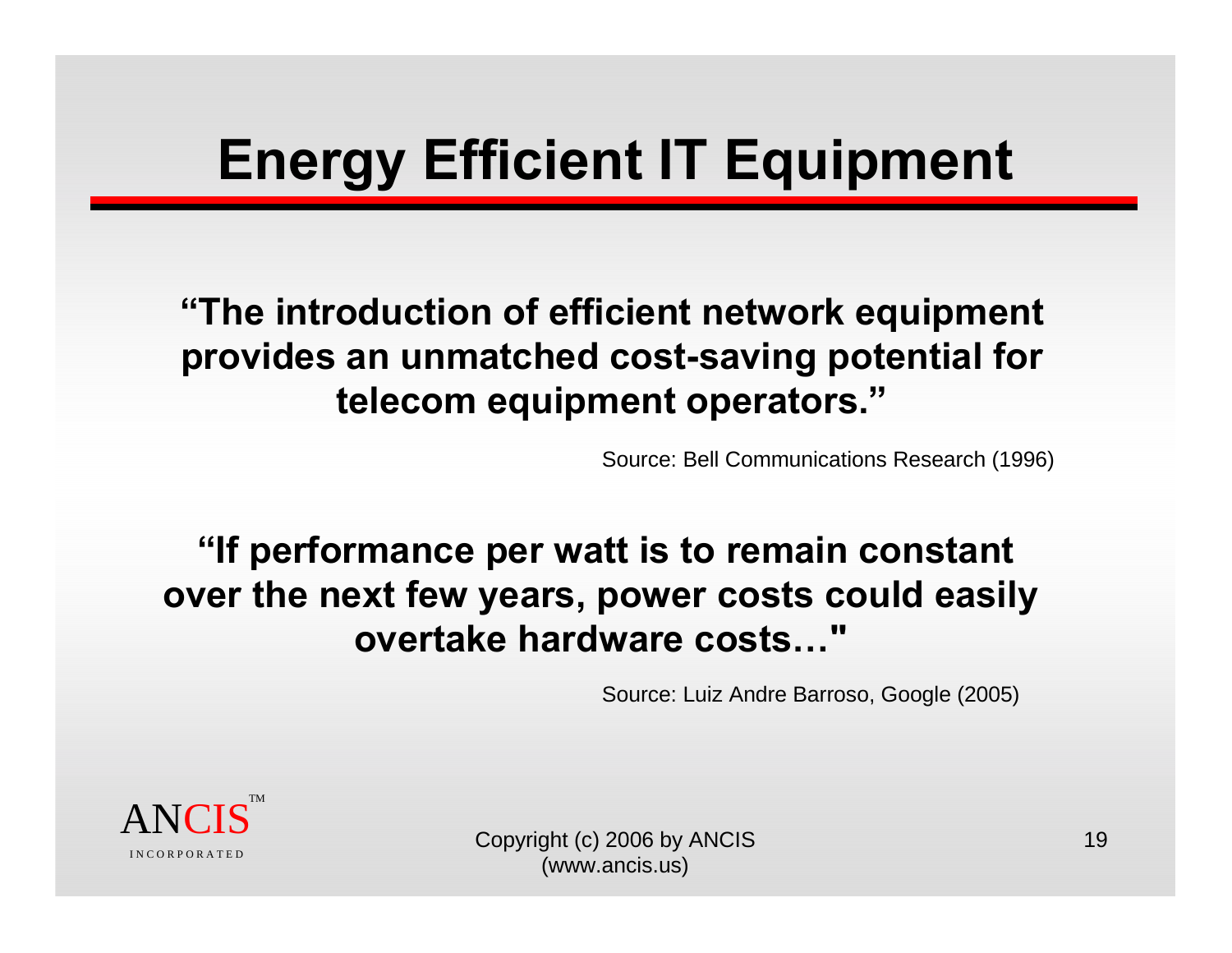# **Energy Efficient IT Equipment**

- No truly revolutionary technology… sorry
- Server Utilization
- Power Management
- Processor Speed
- Performance Efficiency
- Power/Performance

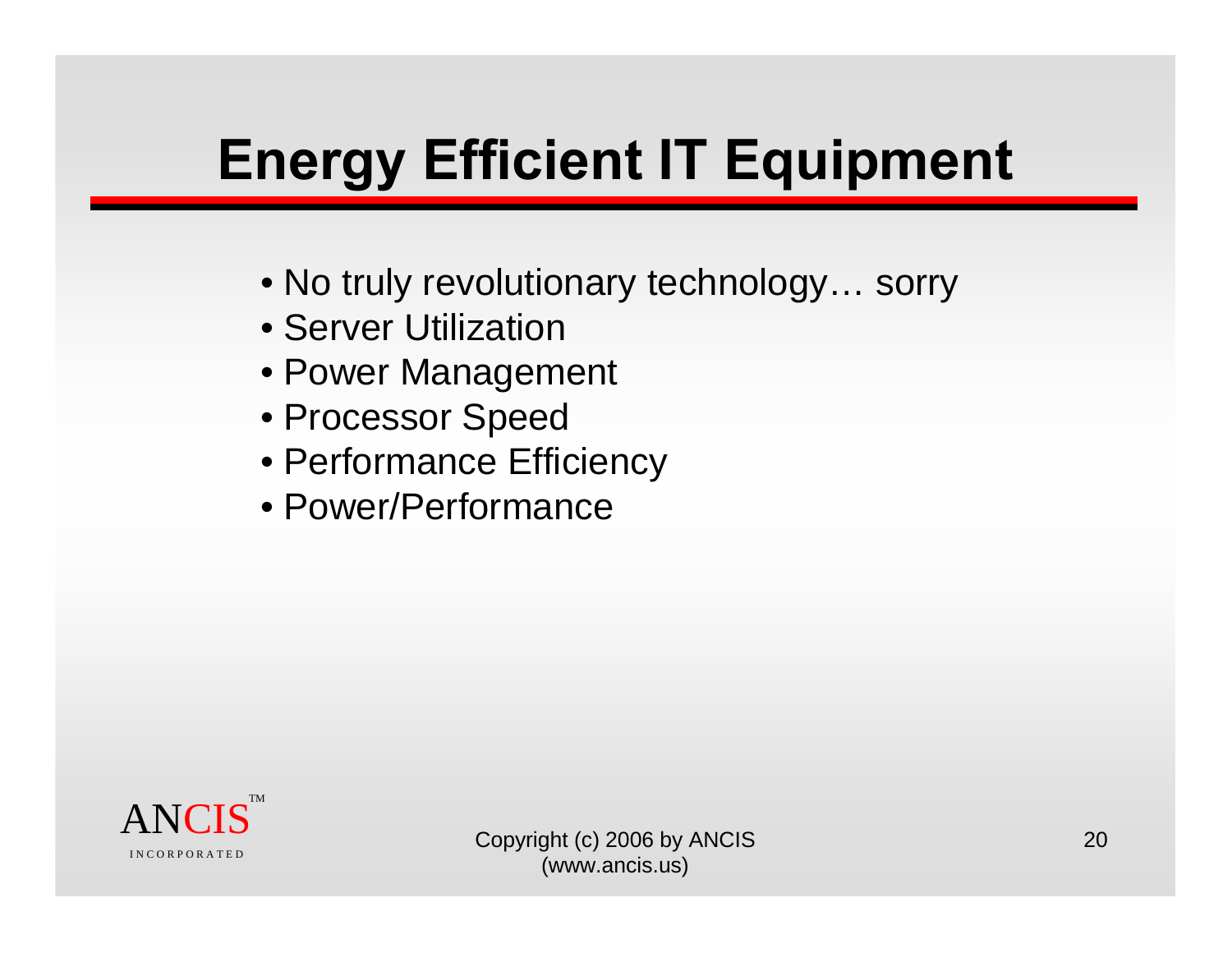#### **Performance Efficiency**

**"The energy efficiency improvement for HP Superdome is 3.4 times over less than three years (performance/Watt)."**

> Source: Christian Belady, P.E. HP Technology Forum, Orlando, FL (2005)

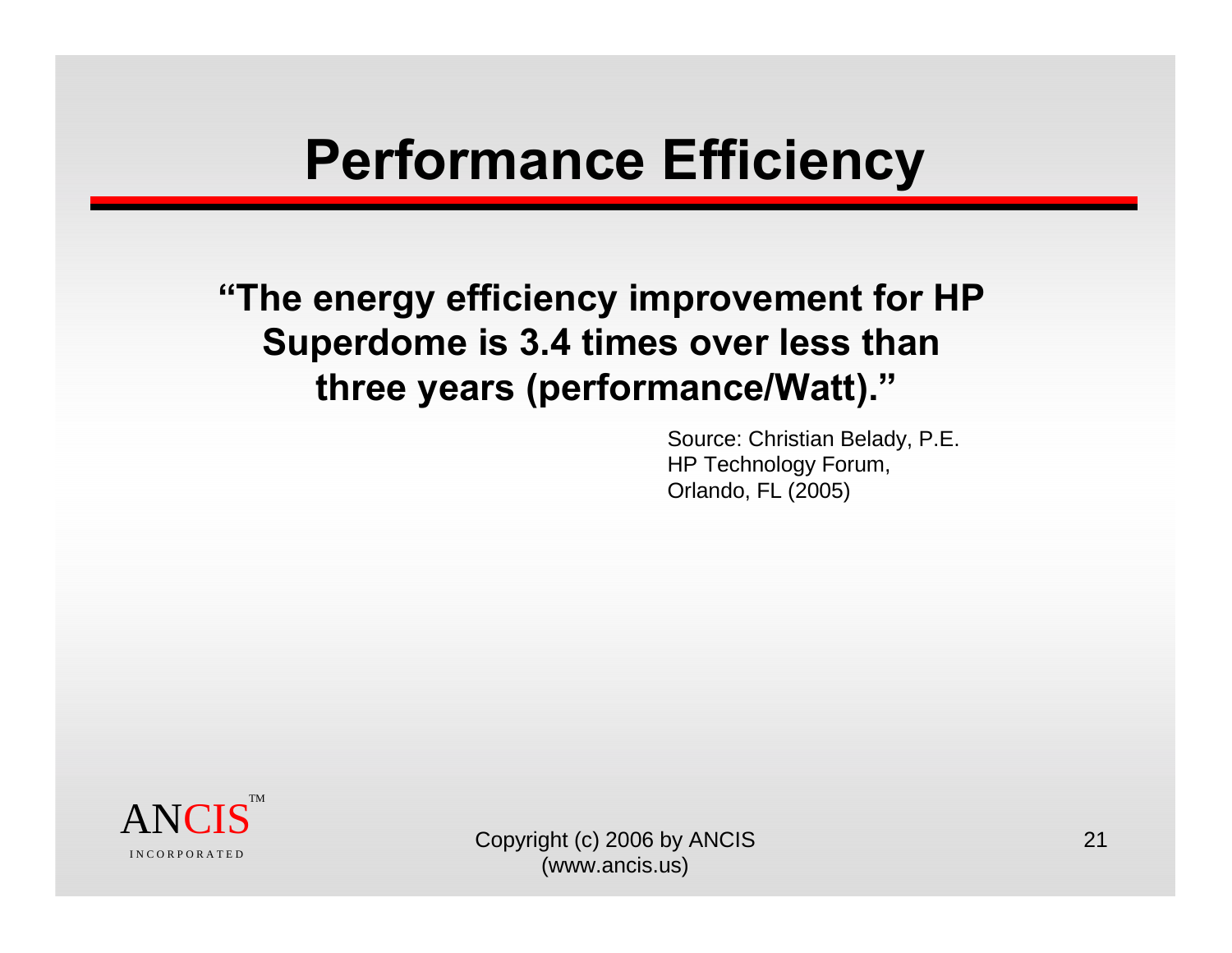# **Airflow Management**

- Hot/Cold aisle configuration
	- Efficient but demanding environment
- Once-through cooling
	- Less airflow, Higher RAT, Less energy
- Constant supply temp
	- Variable supply flow rate, Less energy
- Match delta T of servers and air-handlers
	- Twice the supply flow may cost 20% extra HVAC energy
- VOH (over-head) vs. VUF (under-floor)
	- VOH generally has higher RCI, Energy might be a wash due to system dP, system Q (leakage + aisle), and SAT

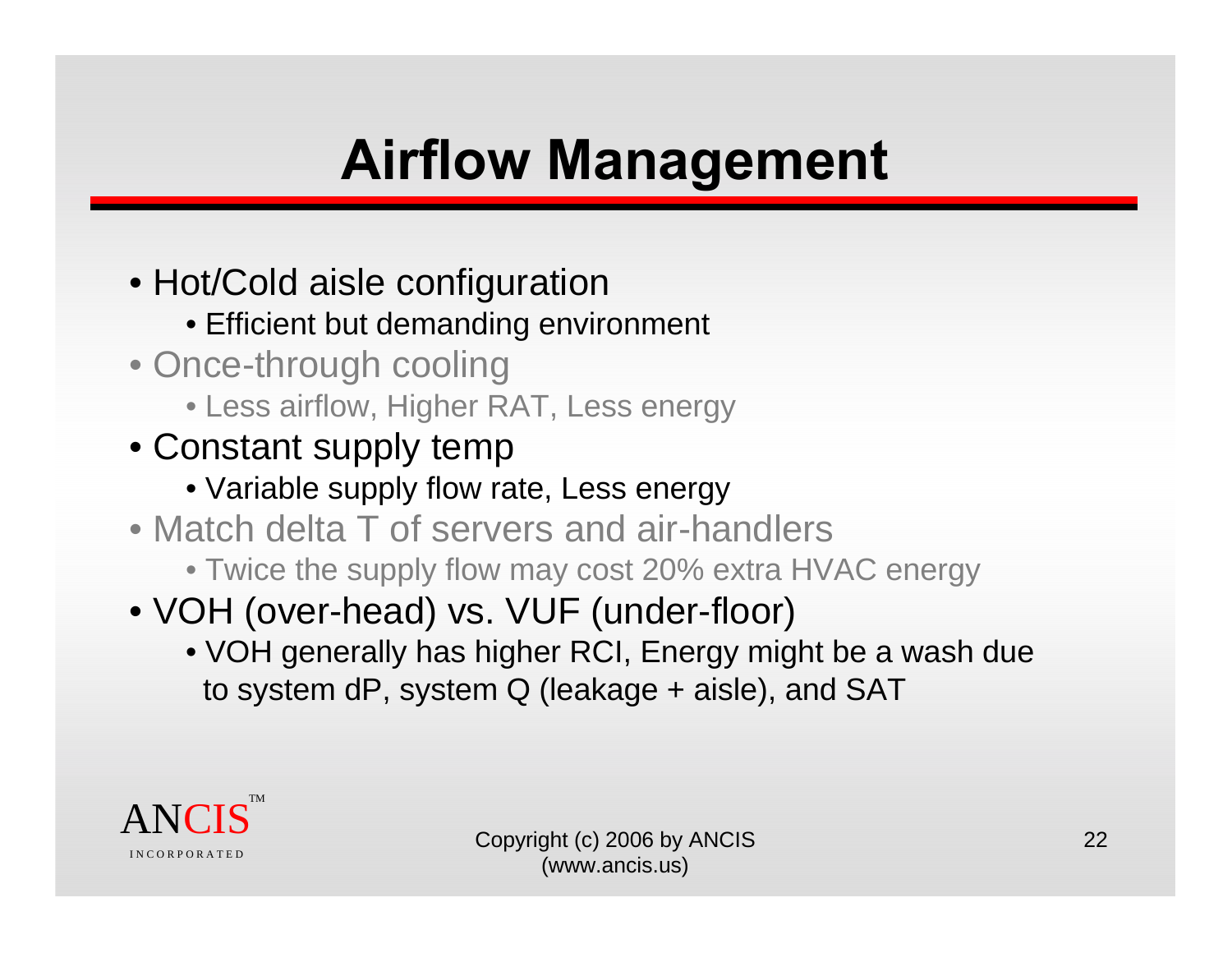#### **Bottom-Up Airflow Requirements**



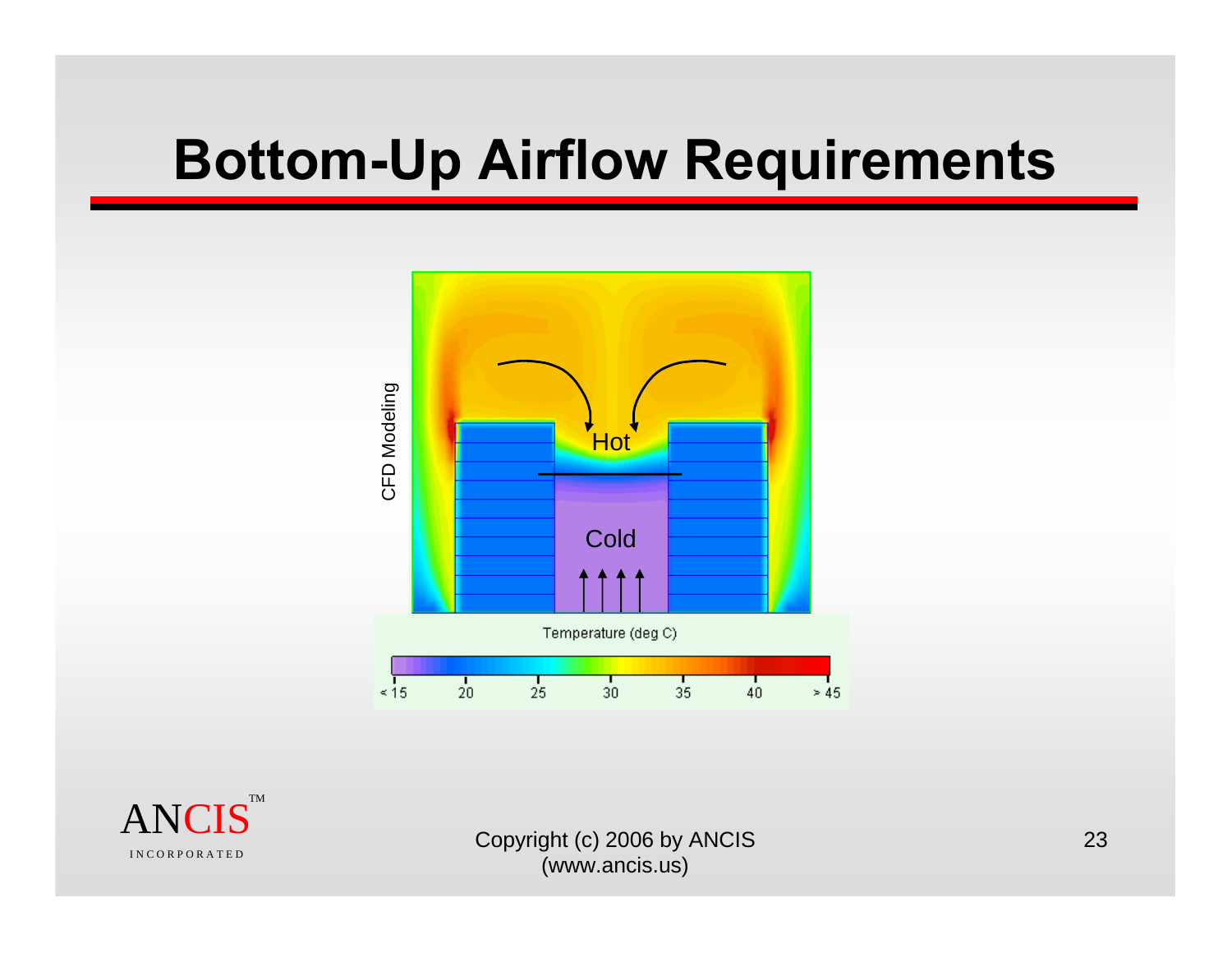# **Aisle Capping**



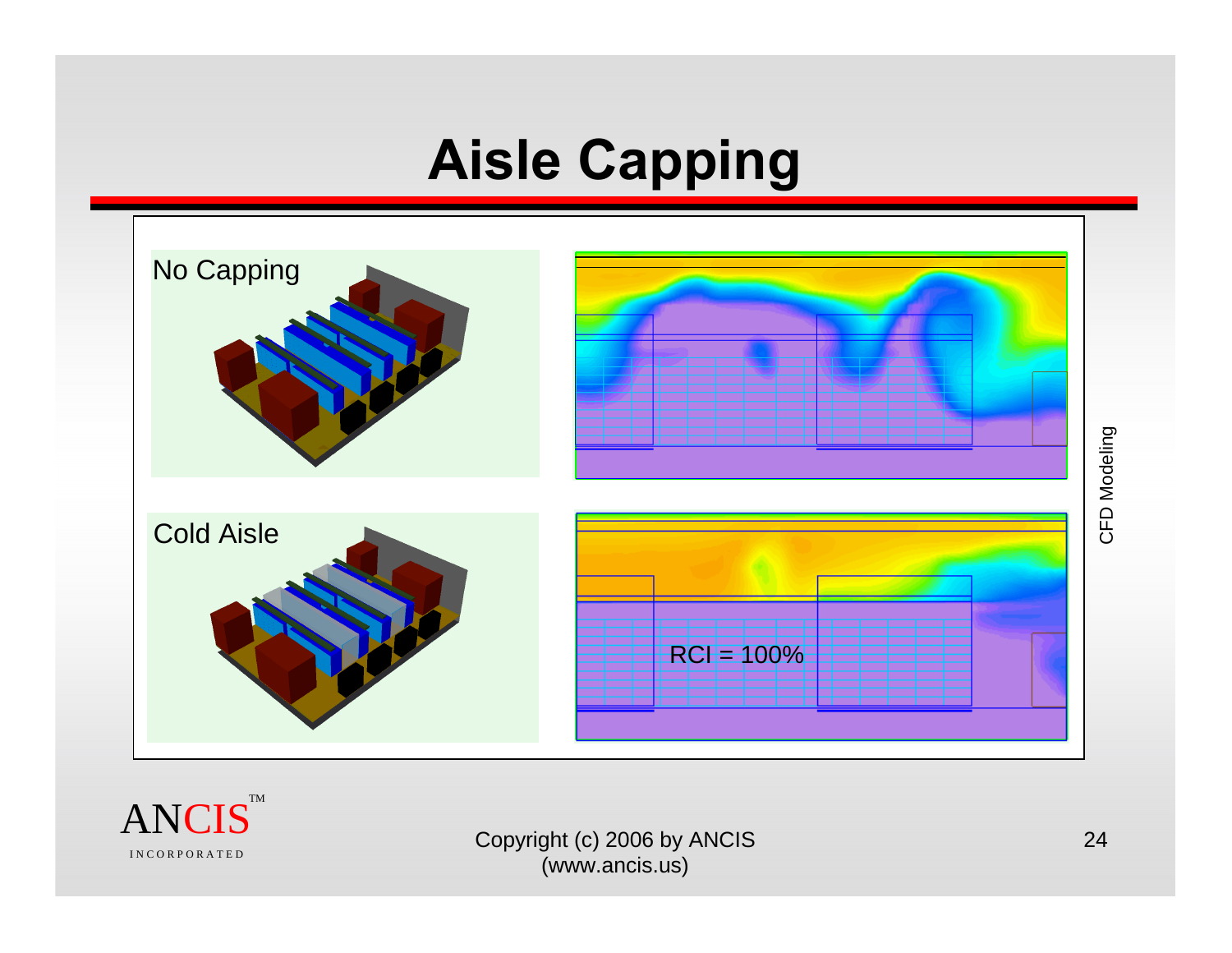#### **Air-Side Economizers**

**Most telecom central offices operate with airside economizers, but data centers generally don't. So that is an opportunity for a data center if the conditions are right and there is proper air filtration.** 

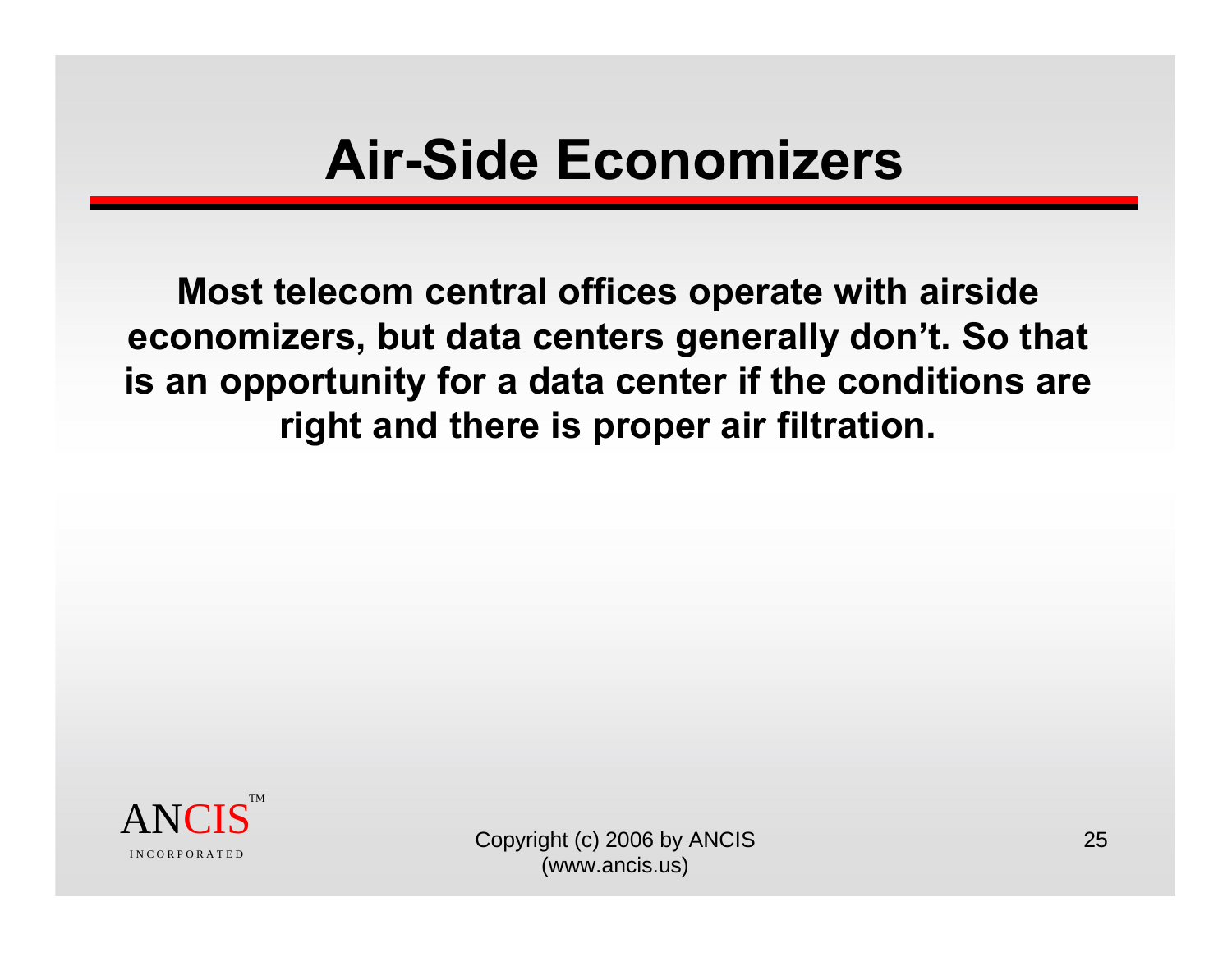### **Air-Side Economizers**



- High Return Air Temp Benefits Economizers
- Over-Ride Controls (extreme outdoor conditions)

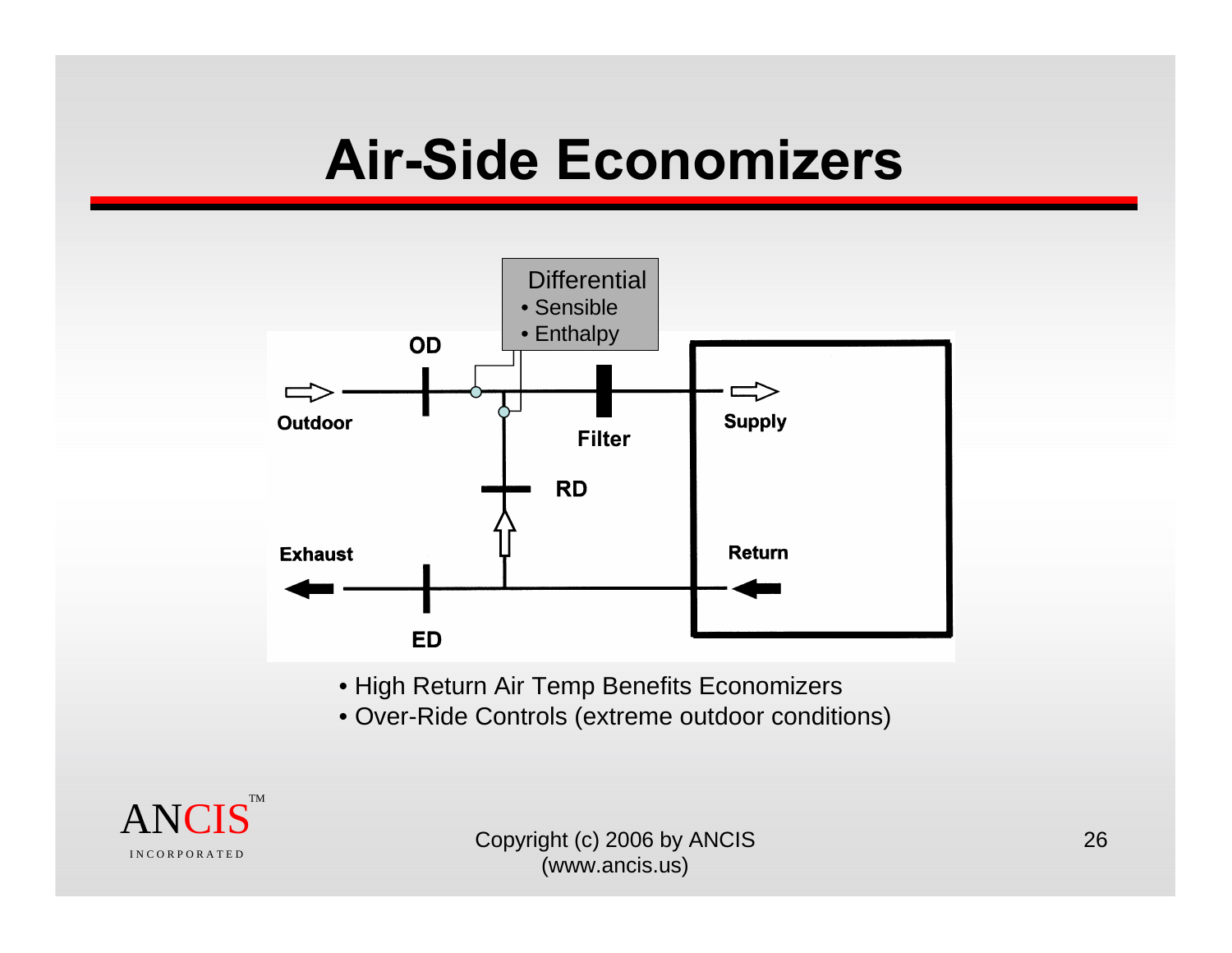#### **Air-Side Economizers**



Copyright (c) 2006 by ANCIS (www.ancis.us)

I N C O R P O R A T E D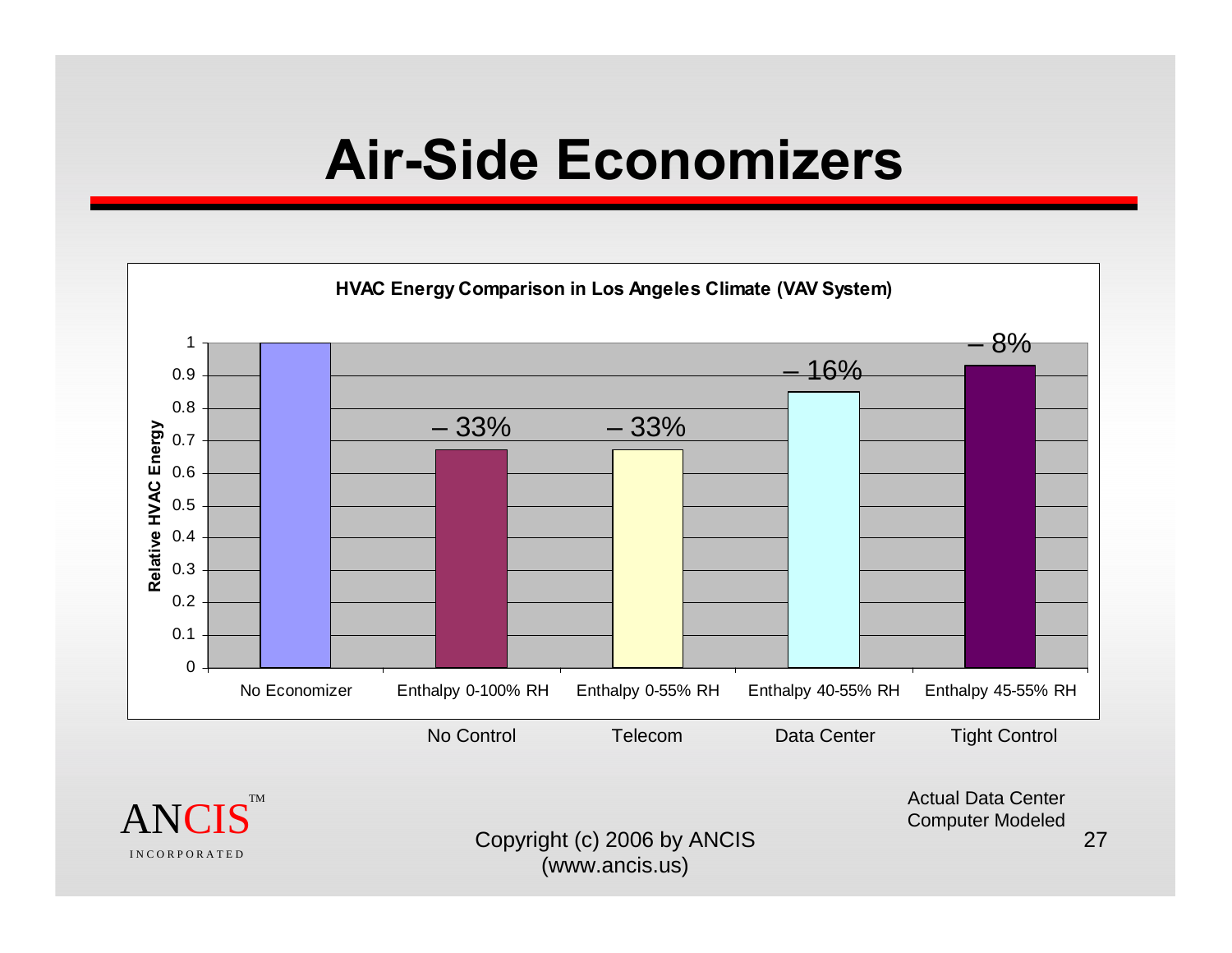# **End User 1: 2000 COs**

- •Most Central Offices use air-side economizers
- •Both sensible and enthalpy economizers are used
- • Little problems; occasional indoor humidity swings due to rapid weather changes.
- • Overall good success. Sometimes disconnected in humid and/or hot locations.
- NEBS robust equipment

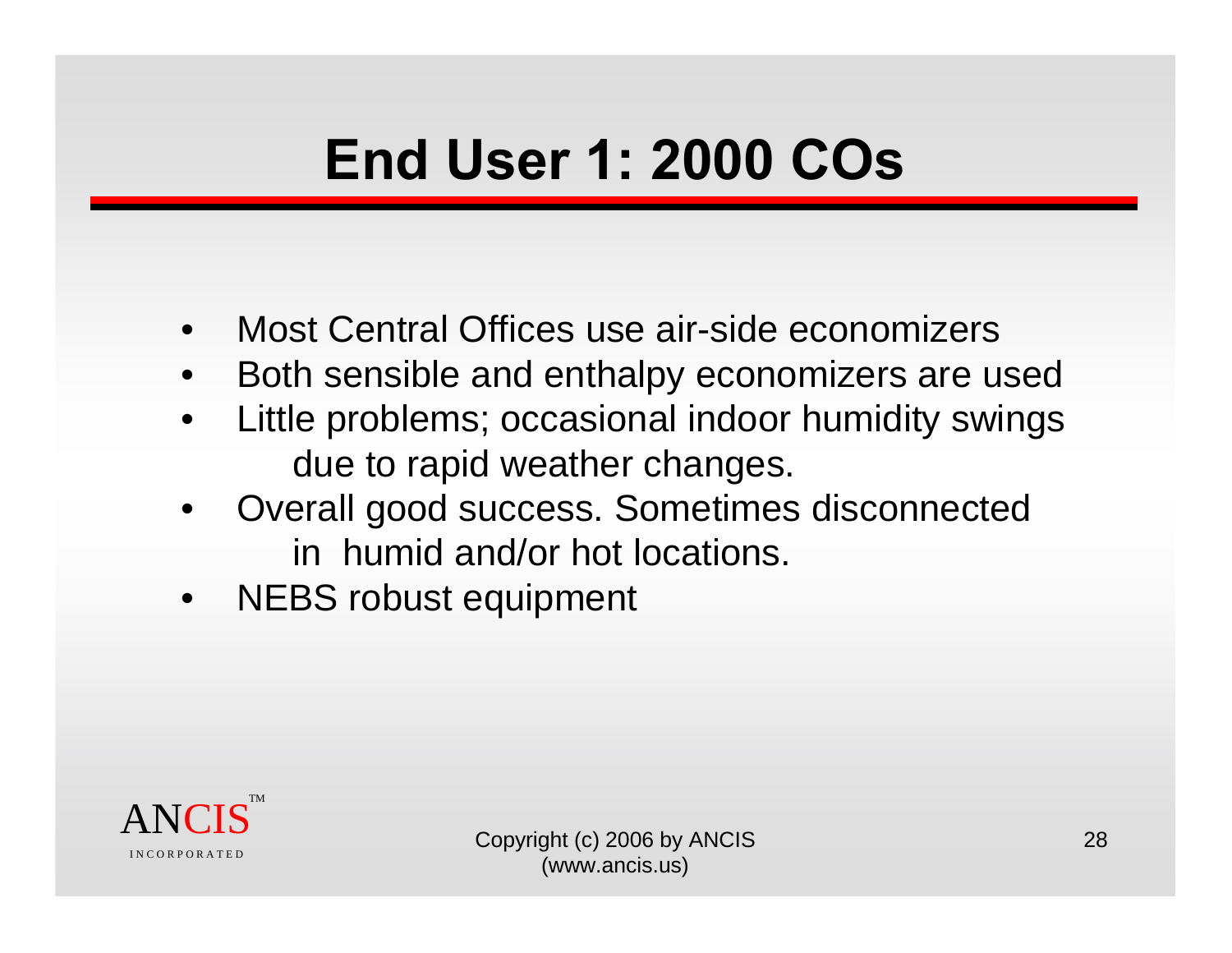# **End User 2: 1200 COs**

- •Most Central Offices use air-side economizers
- •Enthalpy economizer is most common
- • No equipment failures. Dust storms in desert areas can wipe out a filter bank completely.
- • All new HVAC designs are required to include air-side economizers
- •Purging capabilities

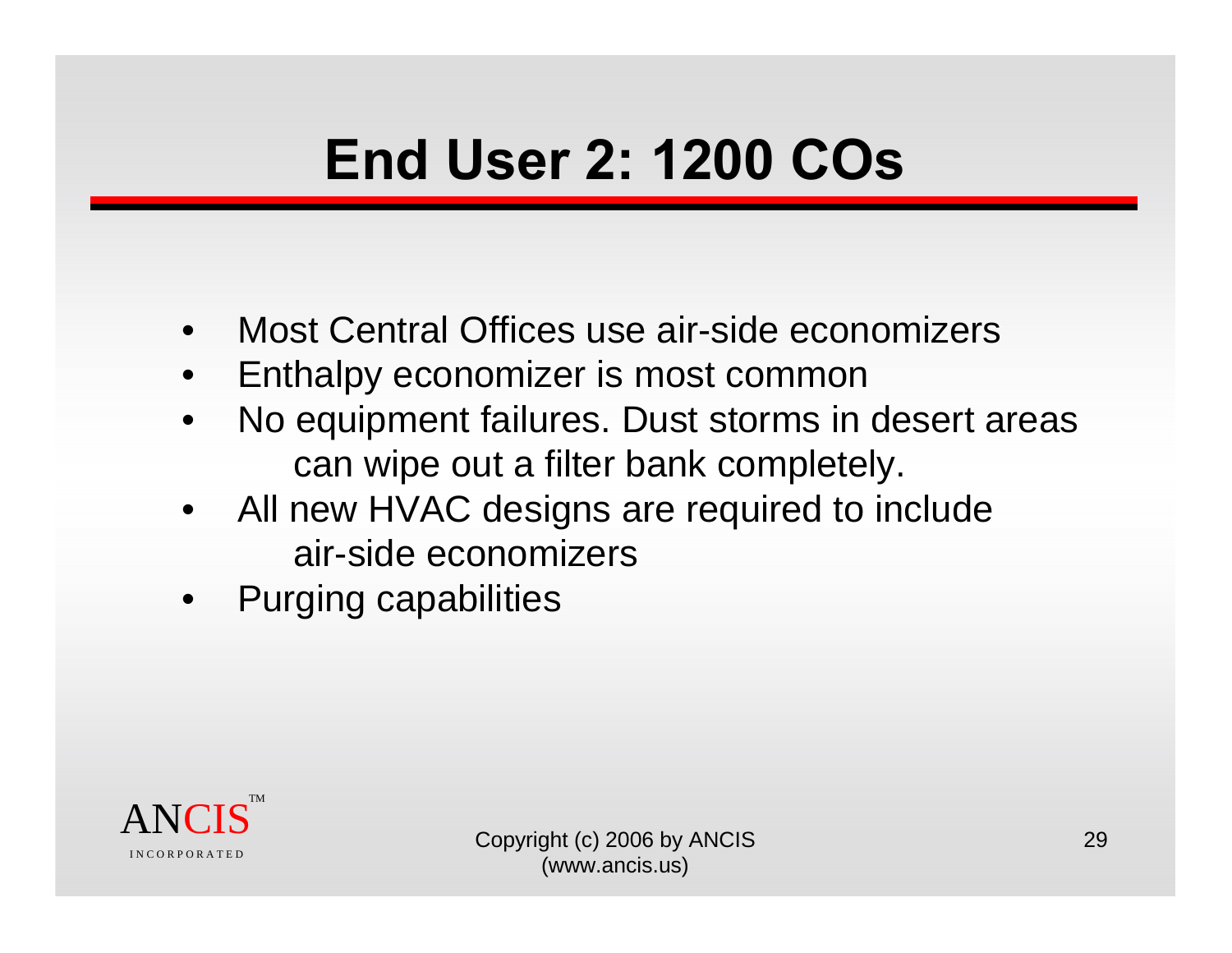### **Liquid Cooled Solutions**





**Rear Door Heat eXchanger**







Liebert

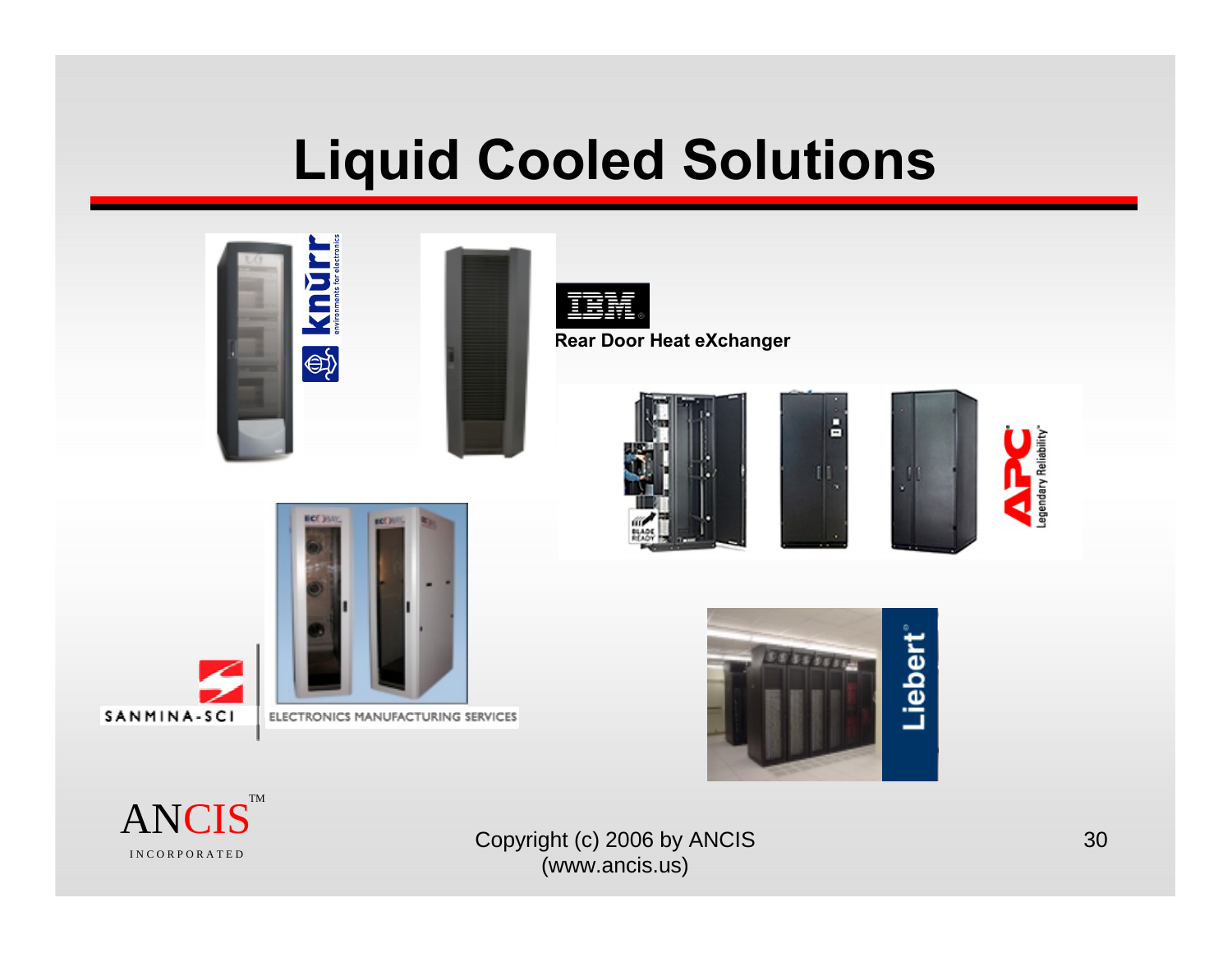### **Maintainable Environments**

#### Cabling + Air-Distribution =  $@!!#$



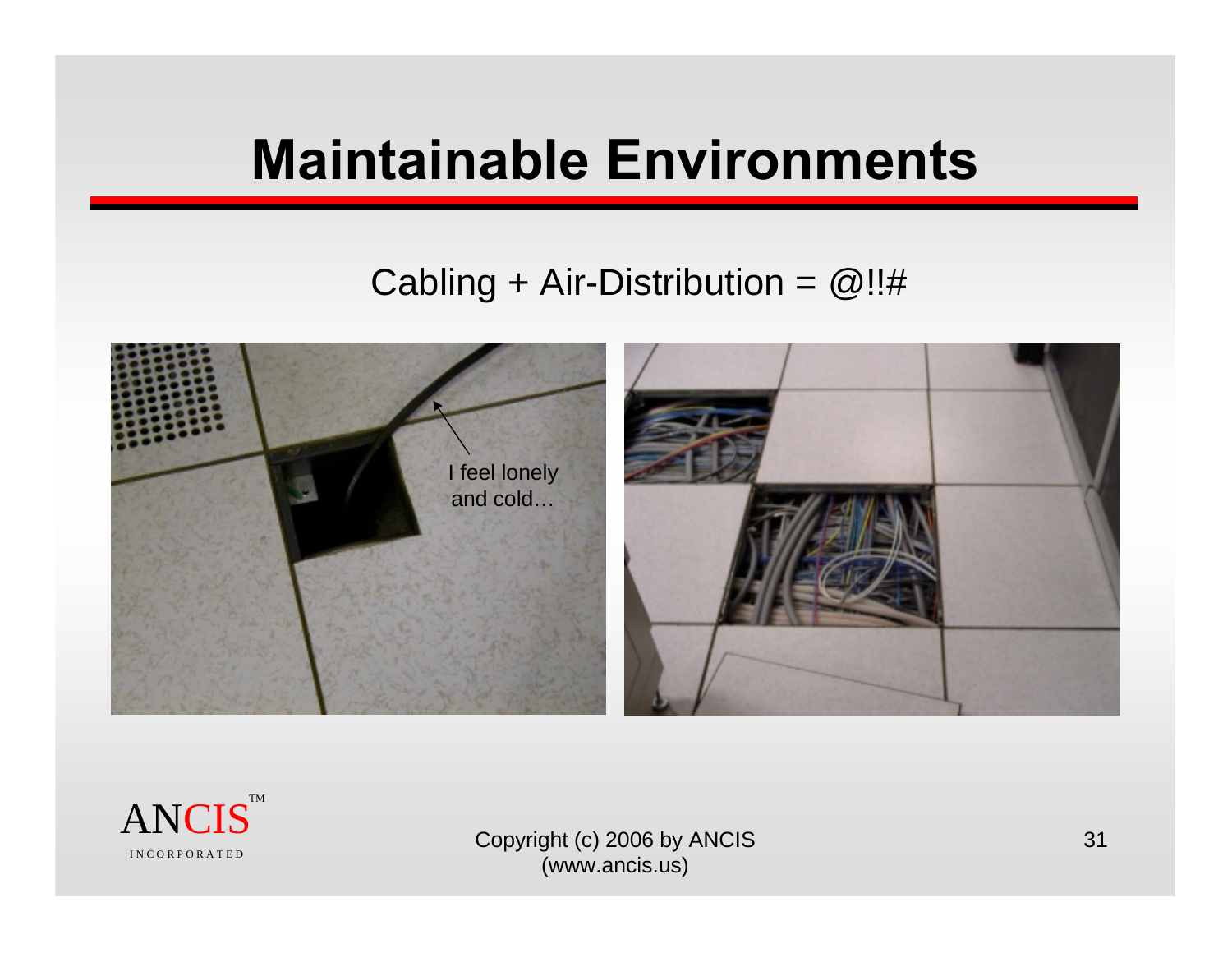### **Future Data Center Requirements**

- Separate different functions (cabling/cooling)
- Tiered density (spend resources where needed)
- Scalable solution (no-pain growth)
- Energy efficient (save resources)
- Maintainable (keep top-performance: thermal/energy)

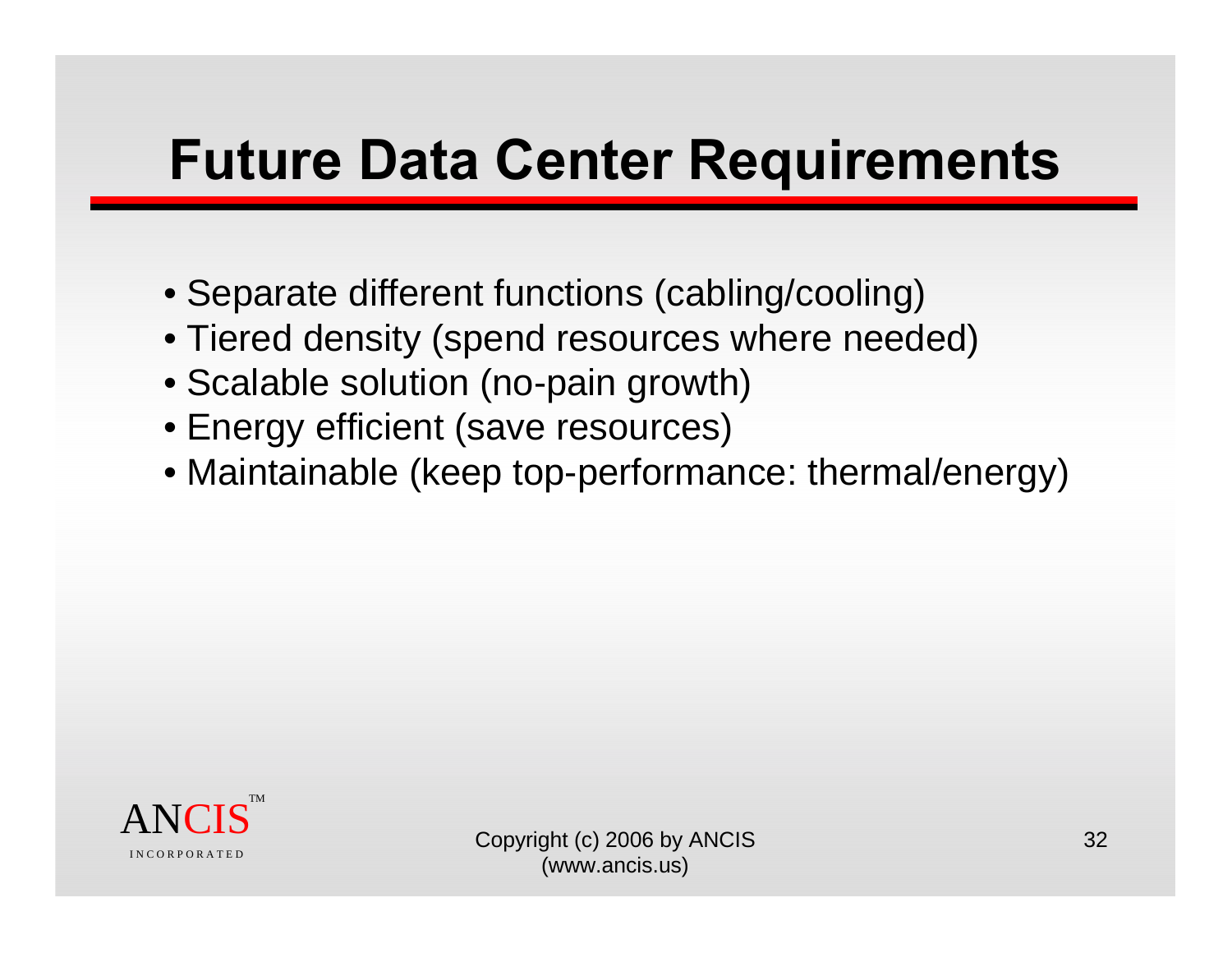# **The Data Center of the Future?**

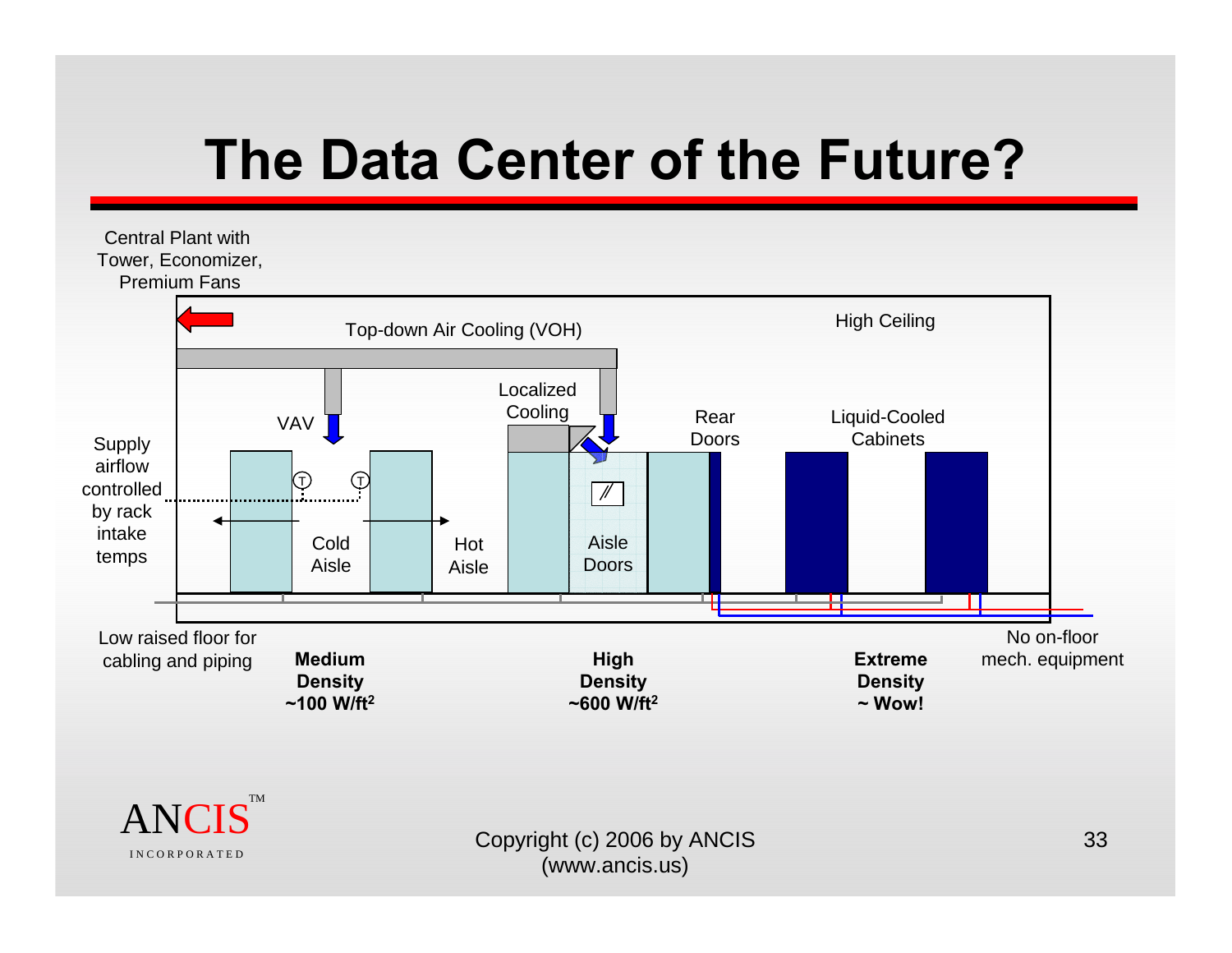# **Summary**

- Analyze the data center as a "system"
- Operate within the environmental range
- Understand reliability implications of energy measures
- Evaluate the benefits of air-side economizers
- Use CFD modeling for air-cooled solutions
- Be aware of thermal shock risk with dense loads
- Use the RCI to prove your great cooling solution
- Design tiered and scalable solutions
- Create maintainable environments